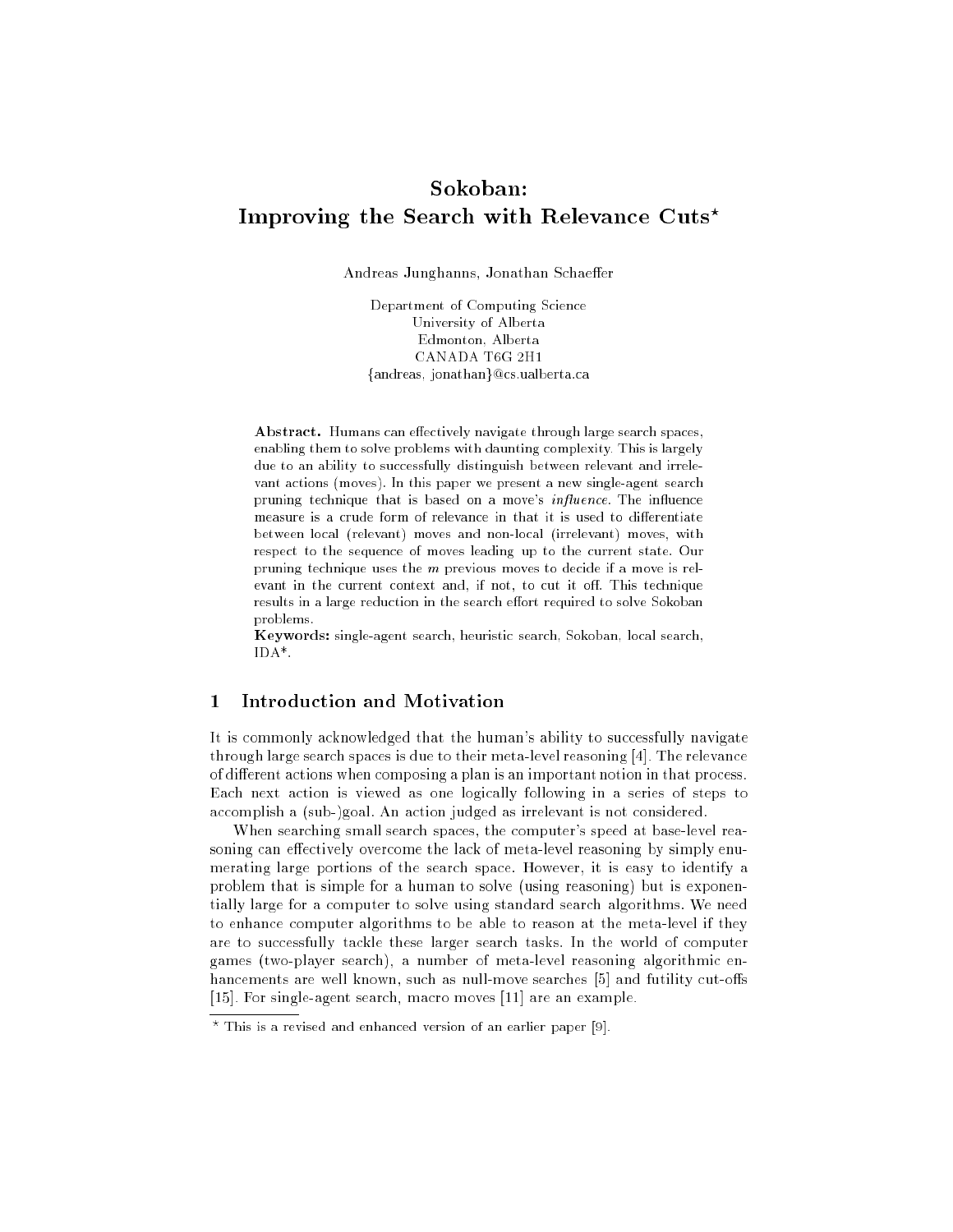In this paper, we introduce *relevance cuts*, a meta-level reasoning enhancement for single-agent search. The search is restricted in the way it chooses its next action. Only actions that are relevant to previous actions can be performed, with a limited number of exceptions being allowed. The exact definition of relevance is application dependent.

Consider an artist drawing a picture of a wildlife scene. One way of drawing the picture is to draw the bear, then the lake, then the mountains, and finally the vegetation. An alternate way is to draw a small part of the bear, then draw a part of the mountains, draw a single plant, work on the bear again, another plant, maybe a bit of lake, etc. The former corresponds to how a human would draw the picture: concentrate on an identiable component and work on it until a desired level of completeness has been achieved. The latter corresponds to a typical computer method: the order in which the lines are drawn does not matter, as long as the final result is achieved.

Unfortunately, most search algorithms do not follow the human example. At each node in the search, the algorithm will consider all legal moves regardless of their relevance to the preceding play. For example, in chess, consider a passed "a" pawn and a passed "h" pawn. The human will analyze the sequence of moves to, say, push the "a" pawn forward to queen. The computer will consider dubious (but legal) lines such as push the "a" pawn one square, push the "h" pawn one square, push the "a" pawn one square, etc. Clearly, considering alternatives like this is not cost-effective.

What is missing in the above examples is a notion of *relevance*. In the chess example, having pushed the "a" pawn and then decided to push the "h" pawn, it seems silly to now return to considering the \a" pawn. If it really was necessary to push the "a" pawn a second time, why weren't both "a" pawn moves considered before switching to the "h" pawn? Usually this switching back and forth (or \ping-ponging") does not make sense but, of course, exceptions can be constructed.

In other well-studied single-agent search domains, such as the N-puzzle and Rubik's Cube, the notion of relevance is not important. In both these problems, the geographic space of moves is limited, *i.e.* all legal moves in one position are "close" (or local) to each other. For two-player games, the effect of a move may be global in scope and therefore moves almost always in
uence each other (this is most prominent in Othello, and less so in chess). In contrast, a move in the game of Go is almost always local. In non-trivial, real-world problems, the geographic space might be large, allowing for moves with local and non-local implications.

This paper introduces relevance cuts and demonstrates their effectiveness in the one-player maze-solving puzzle of Sokoban. For Sokoban we use a new influence metric that reflects the structure of the maze. A move is considered relevant only if the previous  $m$  moves influence it. The search is only allowed to make relevant moves with respect to previous moves and only a limited number of exceptions are permitted. With these restrictions in place, the search is forced to spend its effort locally, since random jumps within the search area are discouraged. In the meta-reasoning sense, forcing the program to consider local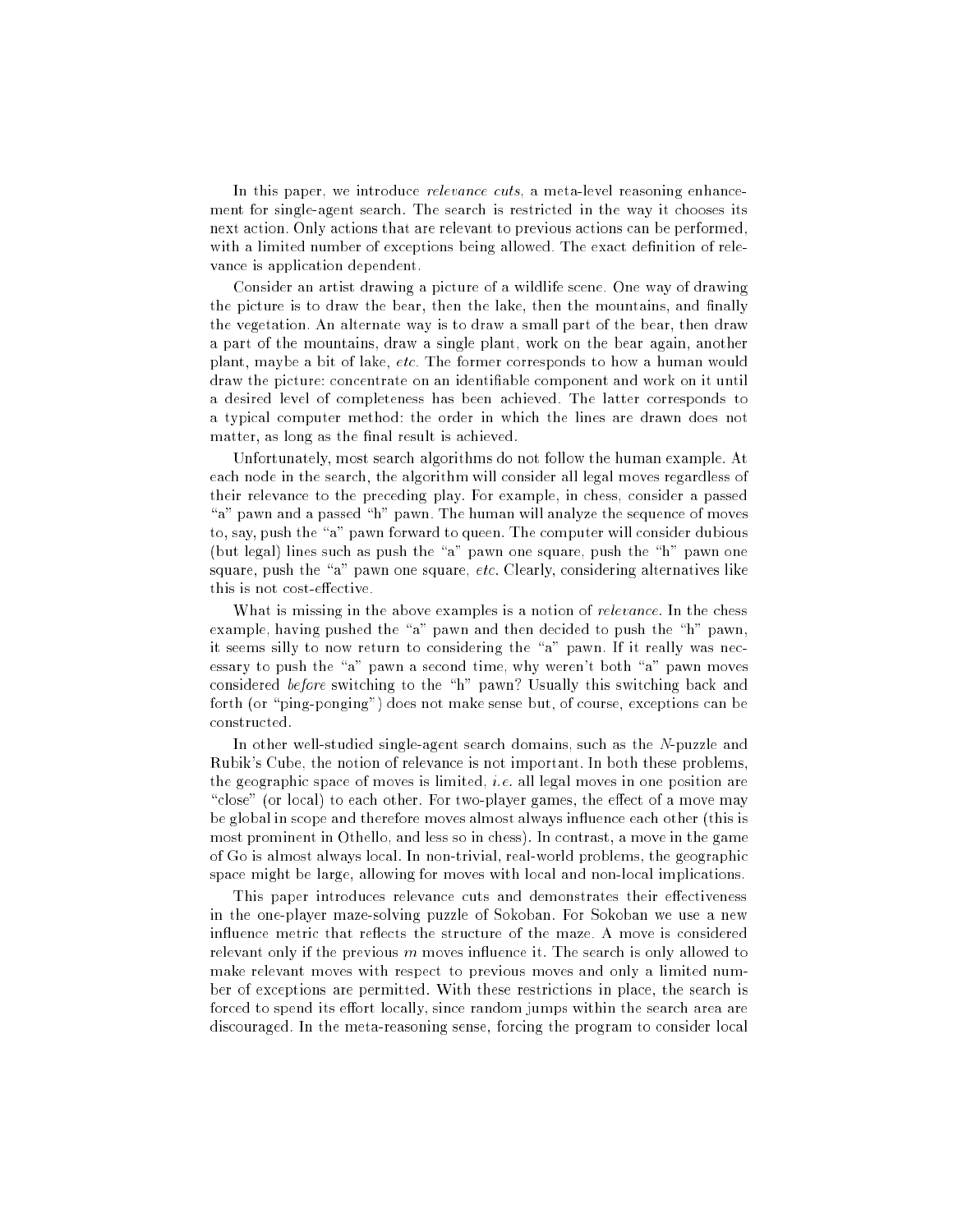

He-Ge Hd-Hc-Hd Fe-Ff-Fg Fh-Gh-Hh-Ih-Jh-Kh-Lh-Mh-Nh- $Oh$ - $Ph$ - $Qh$ - $Rh$ - $Rg$   $Fg$ - $Fh$ - $Gh$ - $Hh$ - $lh$ - $Kh$ - $Lh$ - $Mh$ - $Nh$ - $Oh$ -Ph-Qh-Qi-Ri Fc-Fd-Fe-Ff-Fg-Fh-Gh-Hh-Ih-Jh-Kh-Lh-Mh-Nh-Oh-Ph-Qh-Qg Ge-Fe-Ff-Fg-Fh-Gh-Hh-Ih-Jh-Kh-Lh-Mh-Nh-Oh-Ph-Qh-Rh Hd-He-Ge-Fe-Ff-Fg-Fh-Gh-Hh-Ih-Jh-Kh-Lh-Mh-Nh-Oh-Ph-Pi-Qi Ch-Dh-Eh-Fh-Gh-Hh-Ih-Jh-Kh-Lh-Mh-Nh-Oh-Ph-Qh

Fig. 1. Sokoban Problem 1 and a Solution

moves is making it adopt a pseudo-plan; an exception corresponds to a decision to change plans.

The search tree size, and thus the search effort expended in solving a problem, depends on the depth of the search tree and the effective branching factor. Relevance cuts aim at reducing the effective branching factor. For our Sokoban program Rolling Stone, relevance cuts result in a large reduction of the search space. These reductions are on top of an already highly efficient searcher.<sup>1</sup> On a standard set of 90 test problems, relevance cuts allow Rolling Stone to increase the number of problems it can solve from 40 to 44. Given that the problems increase exponentially in difficulty, this relatively small increase in the number of problems solved represents a large increase in search eciency.

### $\overline{2}$ Sokoban

Sokoban is a popular one-player computer game. The game originated in Japan, and was apparently developed by Thinking Rabbit in 1982. The game's appeal comes from the simplicity of the rules and the intellectual challenge offered by deceptively easy problems.

Figure 1 shows a sample Sokoban problem, the easiest instance of the standard 90-problem suite available at http://xsokoban.lcs.mit.edu/xsokoban.html.

<sup>1</sup> Of course, "highly efficient" here is meant in terms of a computer program. Humans shake their heads in disbelief when they see some of the ridiculous lines of play considered in the search.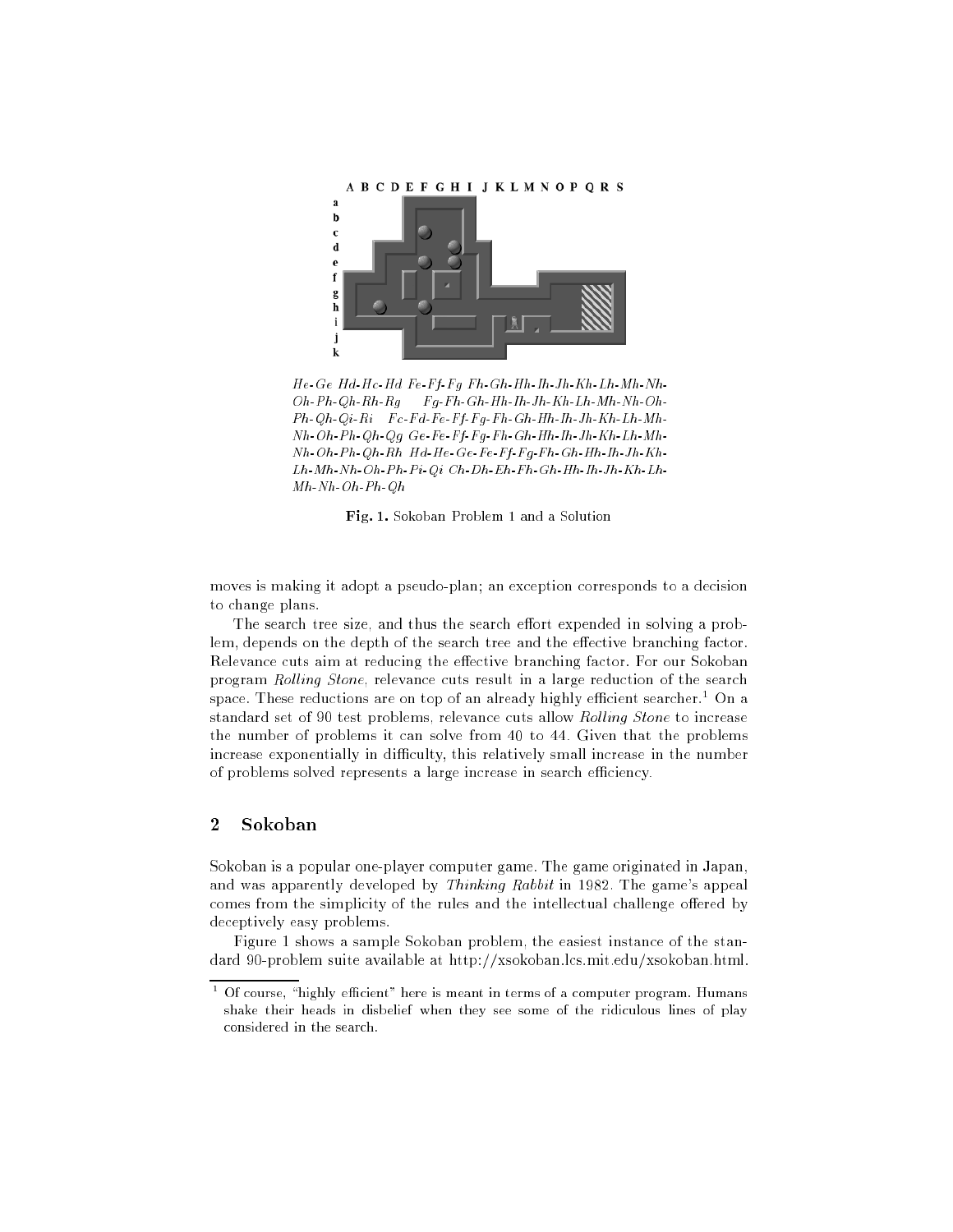The playing area consists of rooms and passageways, laid out on a rectangular grid of size 20 - 20 or less. Littered throughout the playing area are stones (shown as circular discs) and goals (shaded squares). There is a man whose job it is to move each stone to a goal square. The man can only push one stone at a time and must push from behind the stone. A square can only be occupied at any time by one of a wall, stone or man. Getting all the stones to the goal squares can be quite challenging; doing this with the minimum number of man moves and/or stone pushes is much more difficult.

To refer to squares in a Sokoban problem, we use a coordinate notation. The horizontal axis is labeled from "A" to "T", and the vertical axis from "a" to a generating the maximum sized 20 - 20 - 20 problems), starting in the upper left corner. A move consists of pushing a stone from one square to another. For example, in Figure 1 the move  $Fh$ -Eh moves the stone on  $Fh$  left one square. We use Fh-Eh-Dh to indicate a sequence of pushes of the same stone. A move is only legal if there is a valid path by which the man can move behind the stone and push it. Thus, although we only indicate stone moves (such as Fh-Eh), implicit in this is the man's moves from its current position to the appropriate square to do the push (for  $Fh$ -Eh the man would have to move from  $Li$  to  $Gh$  via the squares  $Lh$ ,  $Kh$ ,  $Jh$ ,  $Ih$  and  $Hh$ ).

The solution given in Figure 1 is optimal with respect to the number of stone pushes. One could also solve the problem to identify the minimal number of man moves. In general, a single solution does not minimize both metrics. In this work, we are trying to minimize the number of stone pushes.

The standard 90 problems range from easy (such as problem 1 above) to difficult (requiring hundreds of stone pushes). A global score file is maintained showing who has solved which problems and how efficient their solution is (also at http://xsokoban.lcs.mit.edu/xsokoban.html). Thus solving a problem is only part of the satisfaction; improving on your solution is equally important. These human solutions also serve as excellent upper bounds on optimal solution lengths.

### 2.1 The Computational Challenge of Sokoban

Single-agent search (A\*) has been extensively studied in the literature. There is a plethora of enhancements to the basic algorithm, allowing the application developer to customize their implementation. The result is an impressive reduction in the search effort required to solve challenging applications (see [12] for a recent example). However, the applications used to illustrate the advances in  $single-agent search efficiency are "easy" in the sense that they have some (or all)$ of the following properties:

- 1. effective, inexpensive lower-bound estimators,
- 2. small branching factor in the search tree,
- 3. moderate solution lengths, and
- 4. all moves are reversible.

Sokoban is a difficult problem domain for computers, and more challenging than previously studied domains, because of the following reasons: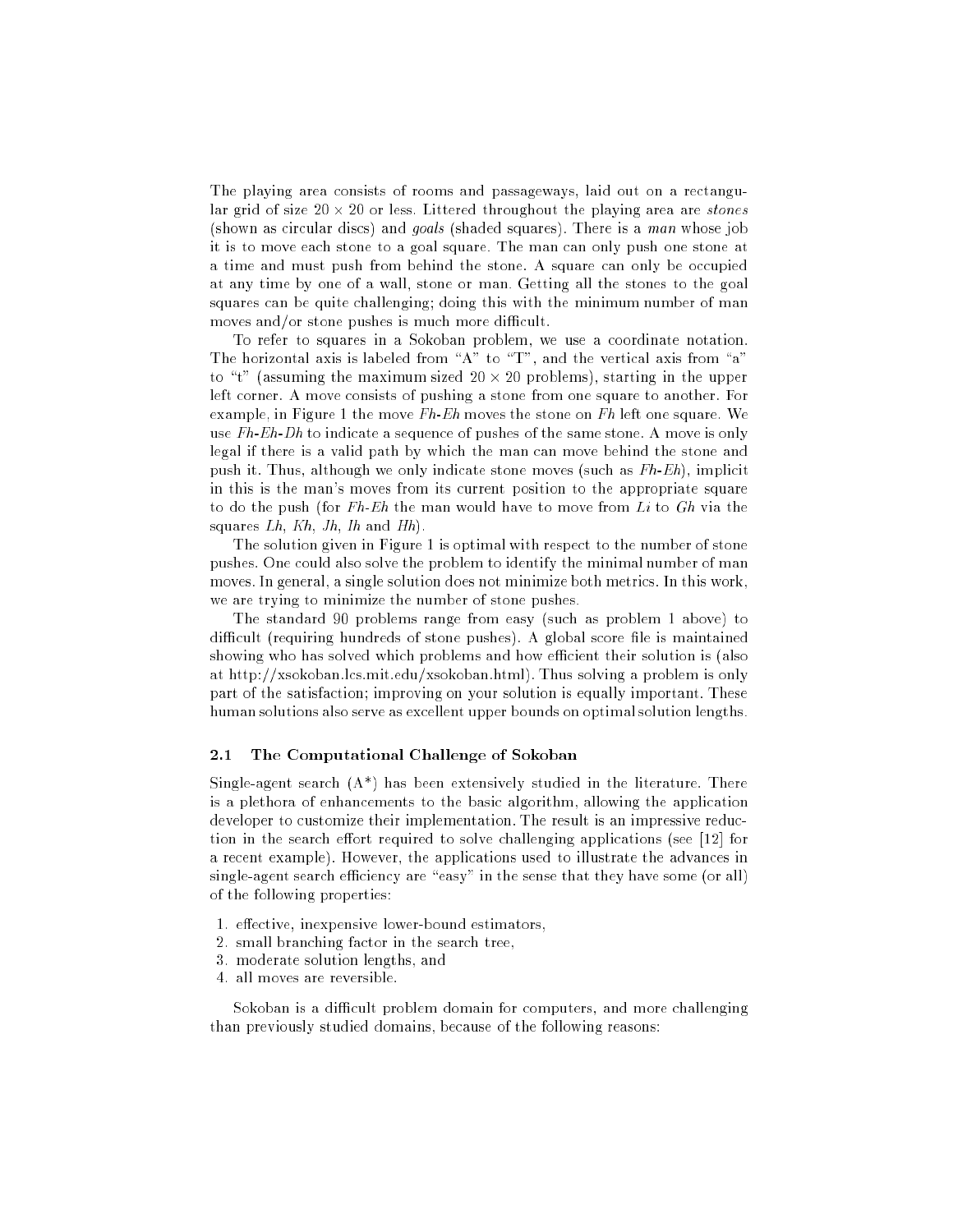- 1. Sokoban has a complex lower-bound estimator  $(U(N^{\top}),$  given N goals  $[15]$ . Unfortunately, even this expensive lower bound is not very effective. In other domains, such as the sliding tile puzzles or Rubik's Cube, a table lookup is often sufficient to deliver a high-quality lower bound.
- 2. The branching factor for Sokoban is large and variable (potentially over 100), whereas the 15-puzzle has an effective branching factor of roughly 2 and in Rubik's Cube it is less than 14 [12].
- 3. The solution to a Sokoban problem may be very long (some problems require over 600 moves to solve optimally). In contrast, the maximum solution length for the 15-puzzle is 80, while it is a mere 18 moves for Rubik's Cube.
- 4. The search space complexity for Sokoban is  $O(10^{98})$  for problems restricted to a 20  $\times$  20 area. Since the 15-puzzle and Rubik's Cube have both a smaller branching factor and smaller solution lengths, their search space complexity is considerably less  $(O(10^{13})$  and  $O(10^{19})$ , respectively).
- 5. Sokoban problems require "sequential" solutions. Many of the subgoals interact, making it difficult to divide the problem into independent subgoals.
- 6. All moves are reversible in the 15-puzzle and Rubik's Cube. This is not true in Sokoban, where some moves are not (or not directly) reversible.

The graph underlying a Sokoban problem is directed, unlike the traditional single-agent search applications which have undirected graphs. Furthermore, there are parts of the graph that do not contain solutions. Both these properties are necessary and sufficient conditions for the presence of deadlocks-states that have no solution. In Figure 1, pushing the stone  $Fh$ -Fg creates an unsolvable problem. It requires a non-trivial analysis to verify this deadlock. This is a small example, since deadlock configurations can be large and span the entire board. Identifying deadlock is critical to prevent futile searching.

For sliding-tile puzzles, there are algorithms for generating non-optimal solutions. In Sokoban, because of the presence of deadlock, often it is very difficult to find  $any$  solution.

# 2.2 Related Work

Sokoban has been shown to be PSPACE-complete [1, 3]. Dor and Zwick show that the game is an instance of a motion planning problem, and compare it to other motion planning problems in the literature [3]. For example, Sokoban is similar to Wilfong's work with movable obstacles, where the man is allowed to hold on to the obstacle and move with it, as if they were one object [16]. Sokoban can be compared to the problem of having a robot in a warehouse move a number of specified goods from their current location to their final destination, subject to the topology of the warehouse and any obstacles in the way. When viewed in this context, Sokoban is an excellent example of using a game as an experimental test-bed for mainstream research in articial intelligence.

# 2.3 Rolling Stone

Our previous attempts to solve Sokoban problems using standard single-agent search techniques are reported in  $[7]$ . There, using our program Rolling Stone,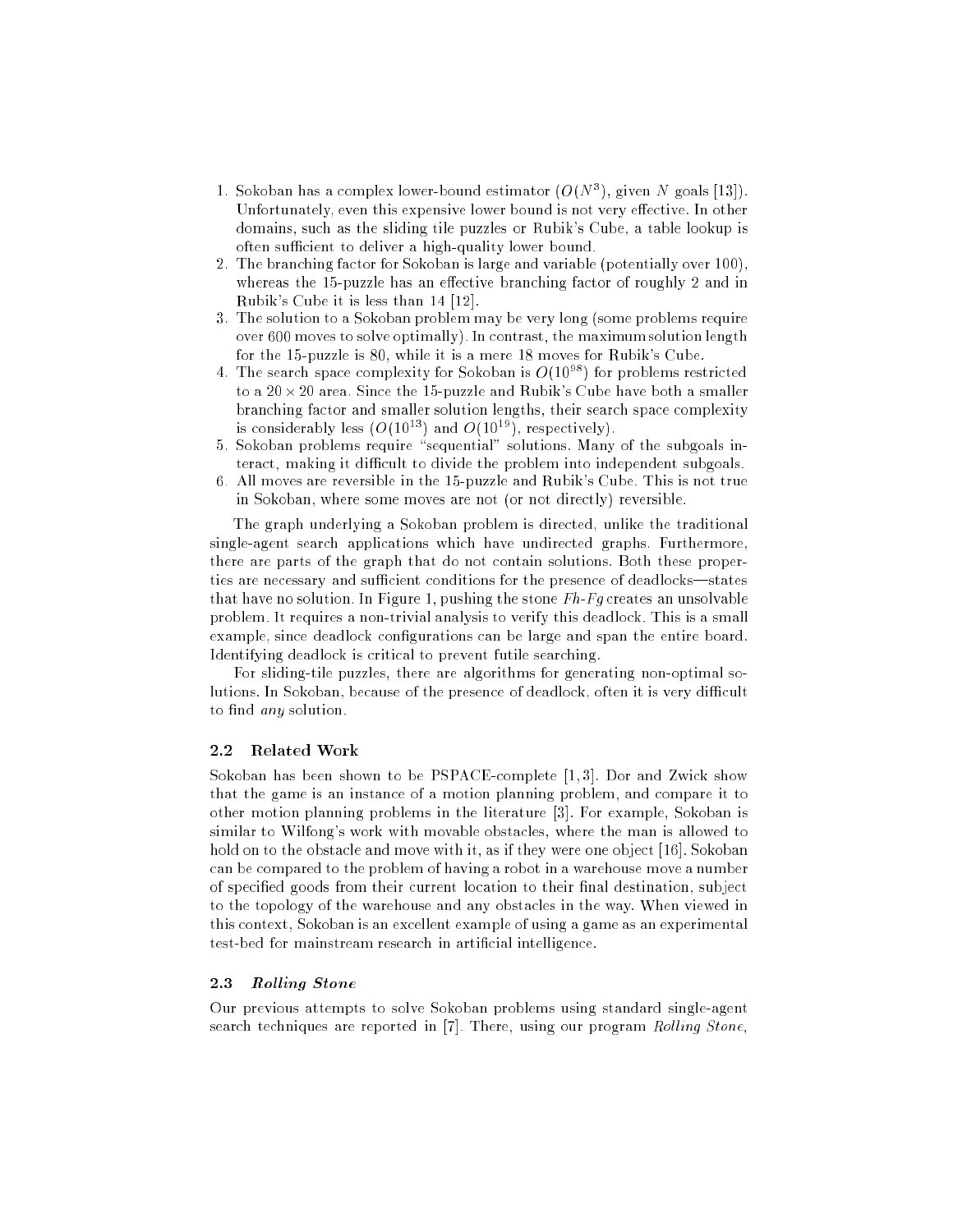we compared the different techniques and their effect on search efficiency. The following is a list of the major components of our program.

**IDA\*:** Rolling Stone uses the iterative-deepening  $A^*$  (IDA\*) search algorithm [10].  $A^*$  is potentially exponential in space. IDA\* trades off the space requirements for time. A\* and IDA\* use an admissible lower bound on the distance from any state to the goal state. IDA<sup>\*</sup> iterates by searching for a solution of a particular length. If one is found, the search is finished. Otherwise, the solution length is incremented and the search is repeated. The lower bound estimator allows large portions of the search tree to be eliminated by proving that a solution cannot be found in the requisite number of moves.

Lower Bound: To obtain an admissible estimate of the distance of a position to a goal, the Minimum-Cost, Perfect Bipartite Matching algorithm is used. The matching assigns each stone to a goal and returns the total (minimum) distance of all stones to their goals. The algorithm is  $O(N^*)$  in the number of stones  $N$  . IDA\* with this lower bound cannot solve any of the test problems given one billion search nodes.

Transposition Table: The search space of Sokoban is a graph, rather than a tree, implying that repeated positions and cycles are possible. A transposition table was implemented to avoid duplicate search effort. The transposition table maps positions using the exact stone locations and equivalent man locations taking man reachability into account. Using this enhancement can reduce the search tree size by several orders of magnitude.

Move Ordering: The program orders the children of a node based on their likelihood of leading to a solution. Move ordering may reduce the search tree only in the last iteration.

Deadlock Table: Pattern databases [2] are a recent idea that has been used successfully in domains like  $N \times N$ -puzzles and Rubik's Cube [12]. An off-line search enumerated all possible stone/wall placements in a 4 - 5 region and searched them to determine if deadlock was present. These results were stored in *deadlock* tables. During an IDA\* search, the table is queried to see if the current move leads to a local deadlock. Thus, deadlock tables contain search results of partial problem configurations and are general with respect to all Sokoban problems. They reduce the effective branching factor by eliminating moves that provably lead to local deadlocks.

Tunnel Macros: A Sokoban maze often contains \tunnels" (such as the squares Kh, Lh, Mh and Nh in Figure 1). Once a stone is pushed into a tunnel, it must eventually be pushed all the way through. Rather than search to discover this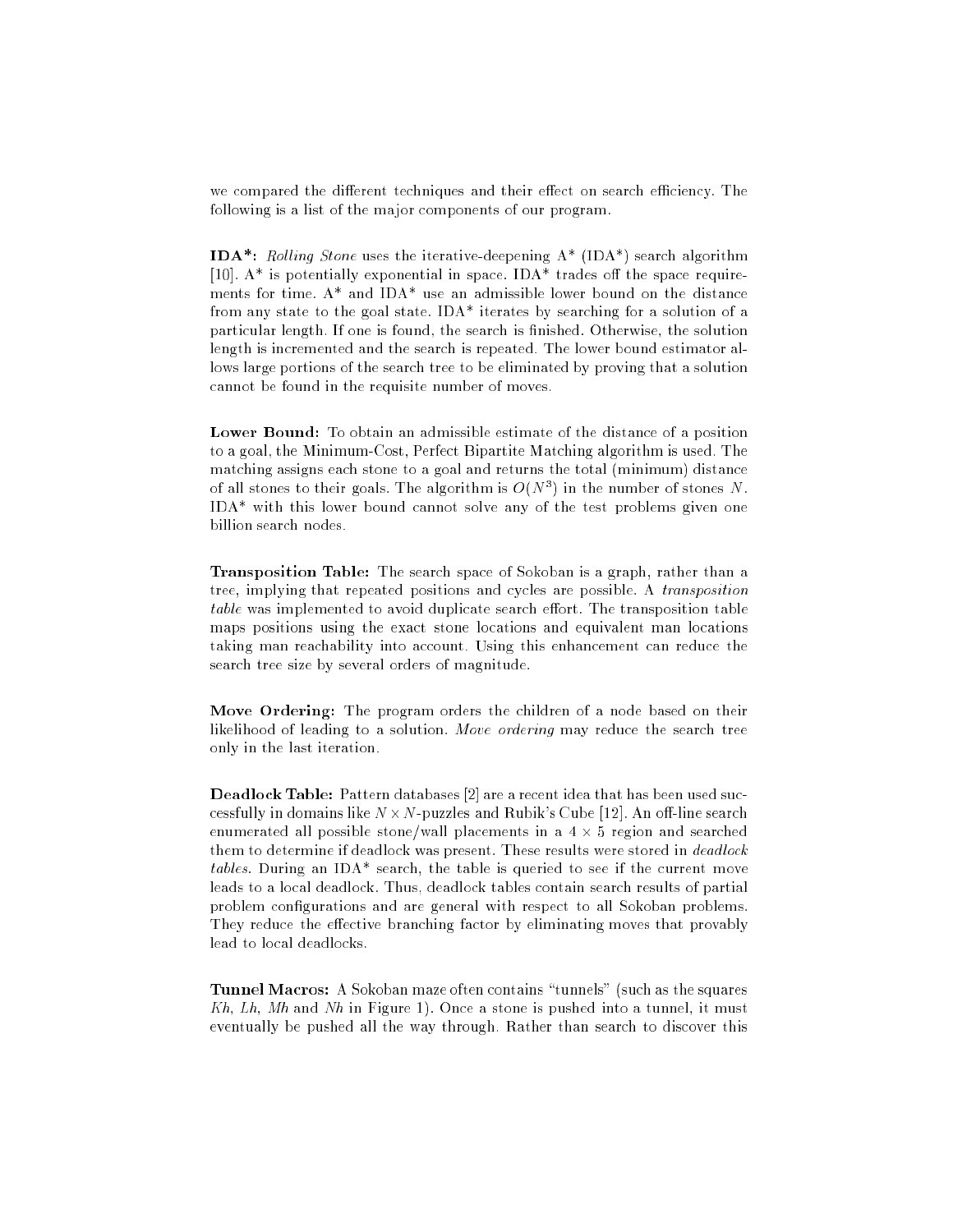over and over again, this sequence of moves can be collapsed into a single macro move. By collapsing several moves into one, the height of the search tree is reduced. Tunnel macros are identified by pre-processing.

Goal Macros: Prior to starting the search, a preliminary search is used to find an appropriate order in which to fill in the goal squares. In many cases this is a non-trivial computation, especially when the goal area(s) has several entrances. A specialized search is used to avoid fill sequences that lead to deadlocks in the goal area. The knowledge about the goal area is then used to create goal macros, where stones are pushed directly from the goal area entrance(s) to their final goal square avoiding deadlocks. For example, in Figure 1, square  $Gh$  is defined as the entrance to the goal area; once a stone reaches it, a single macro move is used to push it to the next pre-determined goal square. These macro moves significantly reduce the search depth required to solve problems and can dramatically reduce the search tree size. Whenever a goal macro move is possible, it is the only move considered; all alternatives are forward pruned.

Goal Cuts: Goal cuts effectively push the goal macros further up the search tree. Whenever a stone can be pushed to a goal entrance square, none of the alternative moves are considered. The idea behind these cuts is that if one is confident about using macro moves, one might as well prune alternatives to pushing that stone further up in the search tree.

**Pattern Search:** Pattern searches [6] are an effective way to detect lower bound inefficiencies. Small, localized conflict-driven searches uncover patterns of stones that interact in such a way that the lower bound estimator is off by an arbitrary amount (even infinite, in the case of a deadlock). These patterns are used throughout the search to improve the lower bound. Patterns are specific to a particular problem instance and are discovered on the fly using specialized searches. Patterns represent the knowledge about dynamic stone interactions that lead to poor static lower bounds, and the associated penalties are the corrective measures.

#### $2.4$ Conclusions

The net effect of combining all of the above enhancements results in 40 of the 90 problems being solved [6]. Pattern searches are the most expensive component, but also the most beneficial. Although they can be enhanced and made more efficient, we concluded that this would still be inadequate to successfully solve all 90 Sokoban test positions. Even with all the enhancements, and the cumulative improvements of several orders of magnitude in search efficiency, the search trees

 $^\circ$  Note that [6] reports slightly different numbers than this paper, caused by subsequent refinements to the pattern searches and bug fixes.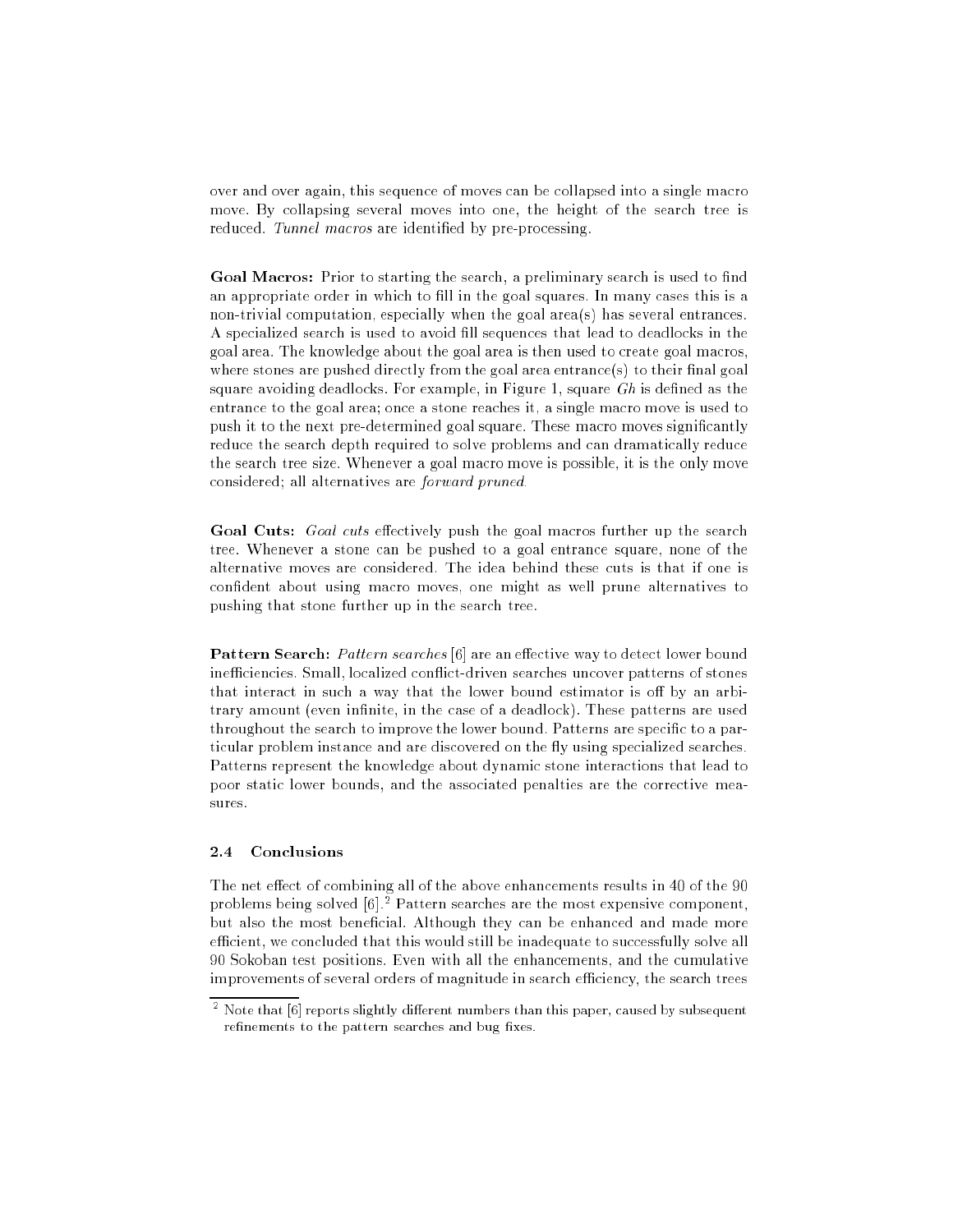are still too deep and the effective branching factor too high. Hence, we need to find further ways to improve the search efficiency<sup>3</sup>

### Relevance Cuts 3

Analyzing the trees built by an IDA\* search quickly reveals that the search algorithm considers move sequences that no human would ever consider. Even completely unrelated moves are tested in every legal combination-all in an effort to prove that there is no solution for the current threshold. How can a program mimic an "understanding" of relevance? We suggest that a reasonable approximation of relevance is  $influence$ . If two moves do not influence each other, then it is unlikely that they are relevant to each other. If a program had a good "sense" of influence, it could assume that in a given position all previous moves belong to a (unknown) plan of which a continuation can only be a move that is relevant—in our approximation, is influencing whatever was played previously.

A move is considered relevant only if the previous  $m$  moves influence it. The search is only allowed to make relevant moves with respect to previous moves, and only a few exceptions are permitted. With these restrictions in place, the search is forced to spend its effort locally, since random jumps within the search area are discouraged. In the meta-reasoning sense, forcing the program to consider local moves is making it adopt a pseudo-plan; an exception corresponds to a decision to change plans.

### 3.1 In
uence

An influence metric can be achieved in different, domain-specific ways. The following shows one implementation for Sokoban. Even though the specifics aren't necessarily applicable to other domains, the basic philosophy of the approach is.

We approximate the influence of two moves on each other by the influence between the move's *from* squares. The influence between two squares is determined using the notion of a "most influential path" between the squares. This can be thought of as a least-cost path, except that in
uence is used as the cost metric.

When judging how two squares in a Sokoban maze influence each other, Euclidean distance is not adequate. Taking the structure of the maze into account would lead to a simple geographic distance which is not proportional to influence either. For example, consider two squares connected by a tunnel; the squares are equally influencing each other, no matter how long the tunnel is. Elongating the tunnel without changing the general topology of the problem would change the geographic distance, but not the influence.

The following is a list of properties we would like the influence measure to reflect:

<sup>.</sup> Subsequent to this work, further refinements have pushed the number of problems solved to 52[8].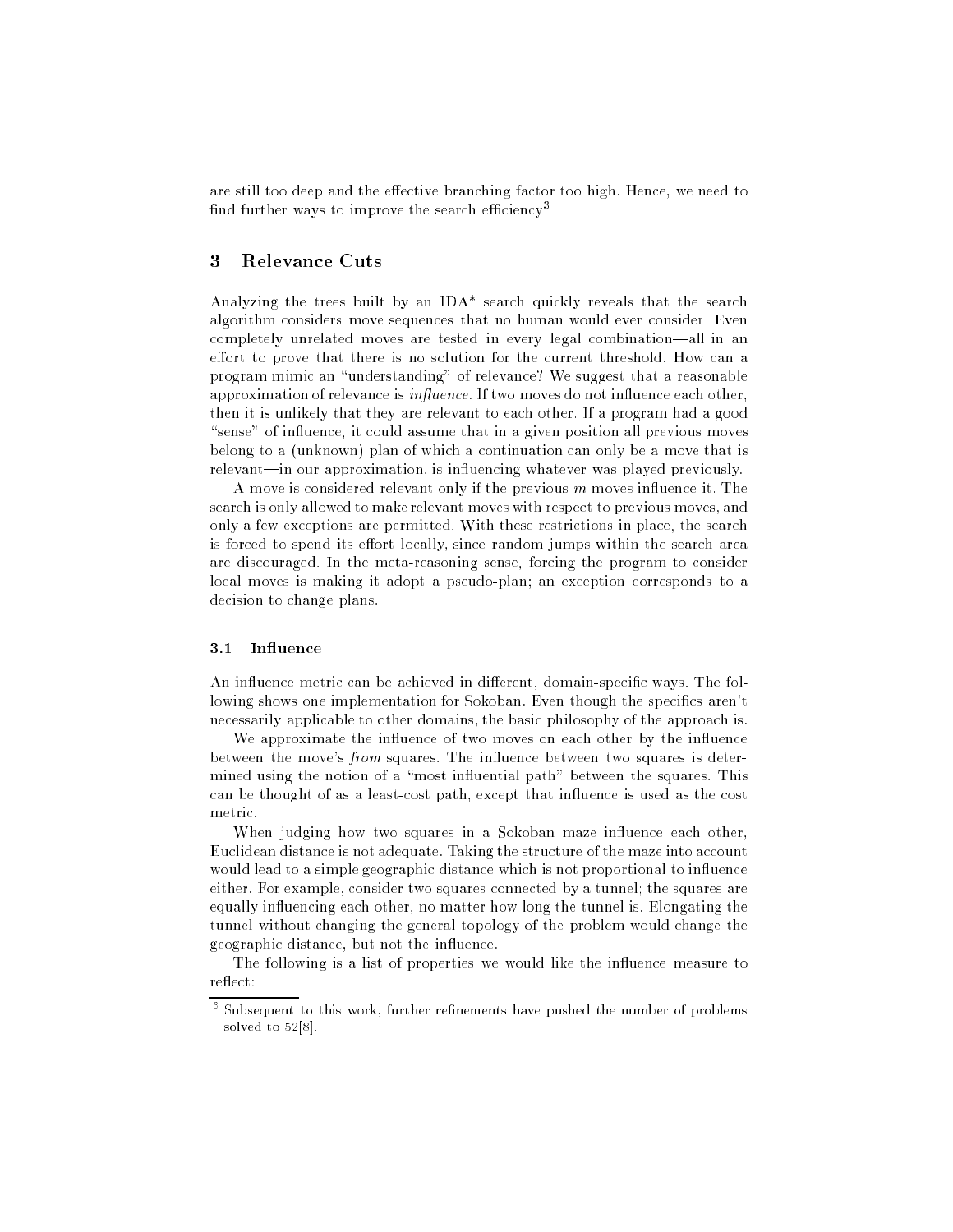

Fig. 2. The Number of Alternatives Changes the Influence



Fig. 3. The Location of the Goals Matters

- Alternatives: The more alternatives that exist on a path between two squares, the less the squares influence each other. That is, squares in the middle of a room where stones can go in all 4 directions should decrease influence more than squares in a tunnel, where no alternatives exist. See Figure 2 for an example. The squares  $A$  and  $B$  are influencing one another less than the squares C and D. There are many more possible ways to get from A to B. whereas squares  $C$  and  $D$  are more restricted because they are situated on a wall.
- **Goal-Skew:** For a given square  $sq$ , any squares on the optimal path from  $sq$  to a goal should have stronger influence than squares off the optimal path. For example, in Figure 3 square  $B$  is influenced by  $C$  more than it is by  $A$ . The location of the goals is important.
- Connection: Two neighboring squares connected such that a stone can move between them should influence each other more than two squares connected such that only the man can move between them. In Figure 2, square A influences  $C$  less than  $C$  influences  $A$ , because stones can only move towards C, and not towards A.
- Tunnel: In a tunnel, influence remains the same: It does not matter how long the tunnel is (one could, for example, collapse a tunnel into one square). Figure 4 shows such an example: two problem mazes that are identical, except for the length of the tunnel. Influence values should not change because of the length of the tunnel.

Our implementation of relevance cuts uses small off-line searches to statically pre-calculate a (20) table (20) table (20) tables (20) tables able) containing the in
uence values for each square of the maze to every other square in the maze. Between every pair of squares, a breadth-first search is used to find the path(s)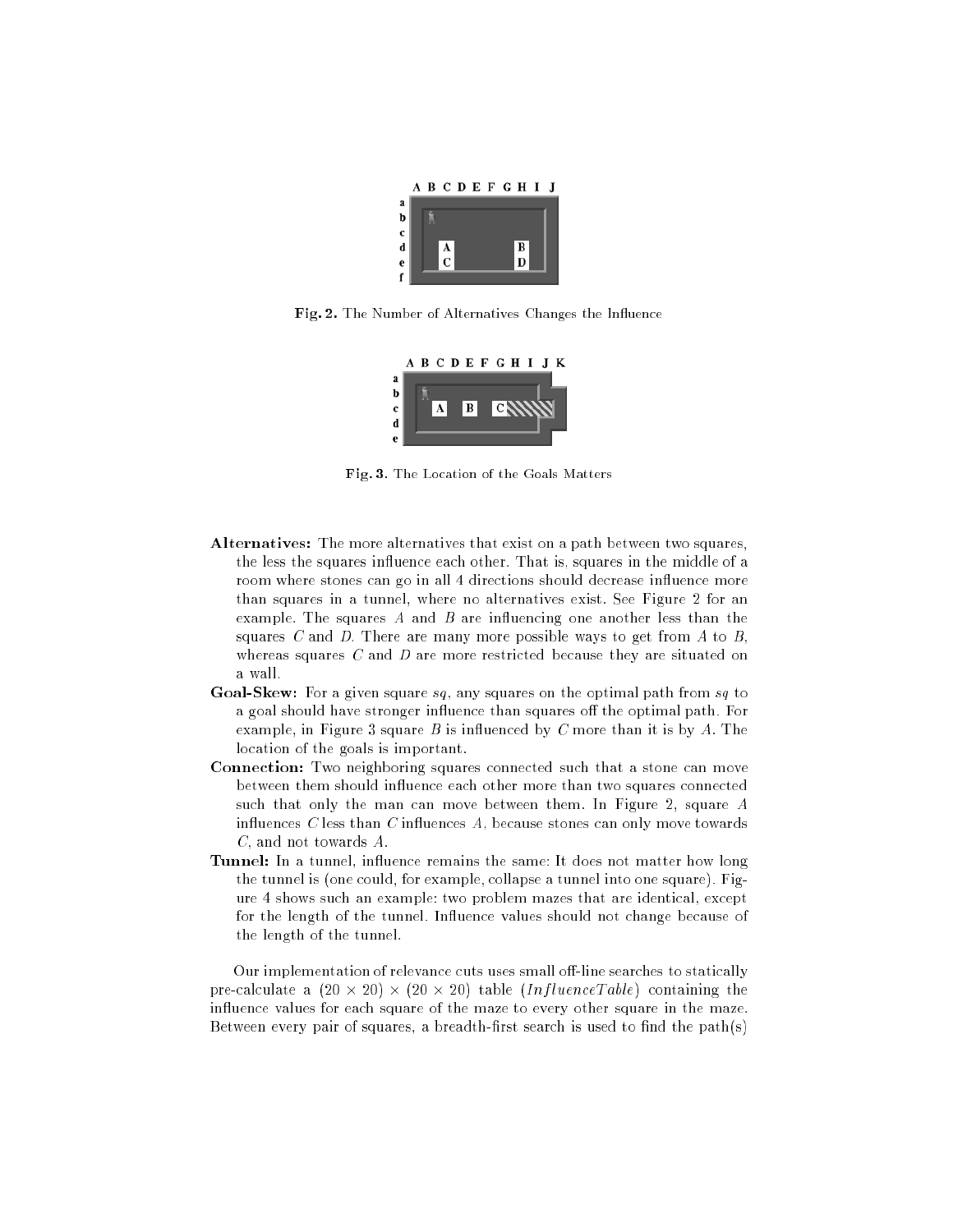

 ${\bf Fig.~4.~Tunnels}$  and Influence

with the largest influence. The algorithm is similar to a shortest-path finding algorithm, except that we are using in
uence here and not geographic distance. The smaller the influence number, the more two squares influence each other.

Note that influence is not necessarily symmetric

# $Influence Table[a, b] \neq Influence Table[b, a].$

A square close to a goal influences squares further away more than it is influenced by them. Furthermore,  $Influence Table[a, a]$  is not necessarily 0. A square in the middle of a room will be less influenced by each of its many neighbors than a square in a tunnel. To reflect that, squares in the middle of a room receive a larger bias than more restricted squares.

Our approach is quite simple and can undoubtably be improved. For example, in
uence is statically computed. A dynamic measure, one that takes into account the current positions of the stones, would undoubtedly be more effective.

Our implementation runs a shortest-path finding algorithm to find the largest influence between any pair of squares. The first is referred to as the *start* square; the second as the destination square. Each square on a path between the start and destination squares contributes points depending on how it influences that path. The more points associated with a pair of squares, the less the squares influence each other. The exact numbers used to calculate influence are the following: following:

- Alternatives: A square s on a path will have two neighboring squares that are not on the path. For each of the neighboring squares,  $n$ , the following points are added: 2 points if it is possible to push a stone (if present) from s to  $n; 1$  point if it is only possible to move a man from s to n; and 0 if n is a wall. Thus, the maximum number of points that one square can contribute for alternatives is 4.
- Goal-Skew: However, if s is on an optimal path from the start square to any of the goals in the maze, then the alternatives points are divided by two.
- Connection: The connection between consecutive squares along a path is used to modify the influence. If a stone can be pushed in the direction of the destination square, then 1 point is added. If only the man can traverse the connection between the squares (moving towards the destination square), then 2 points are added.
- Tunnel: If the previous square on a path is in a tunnel, 0 points are added, regardless of the above properties.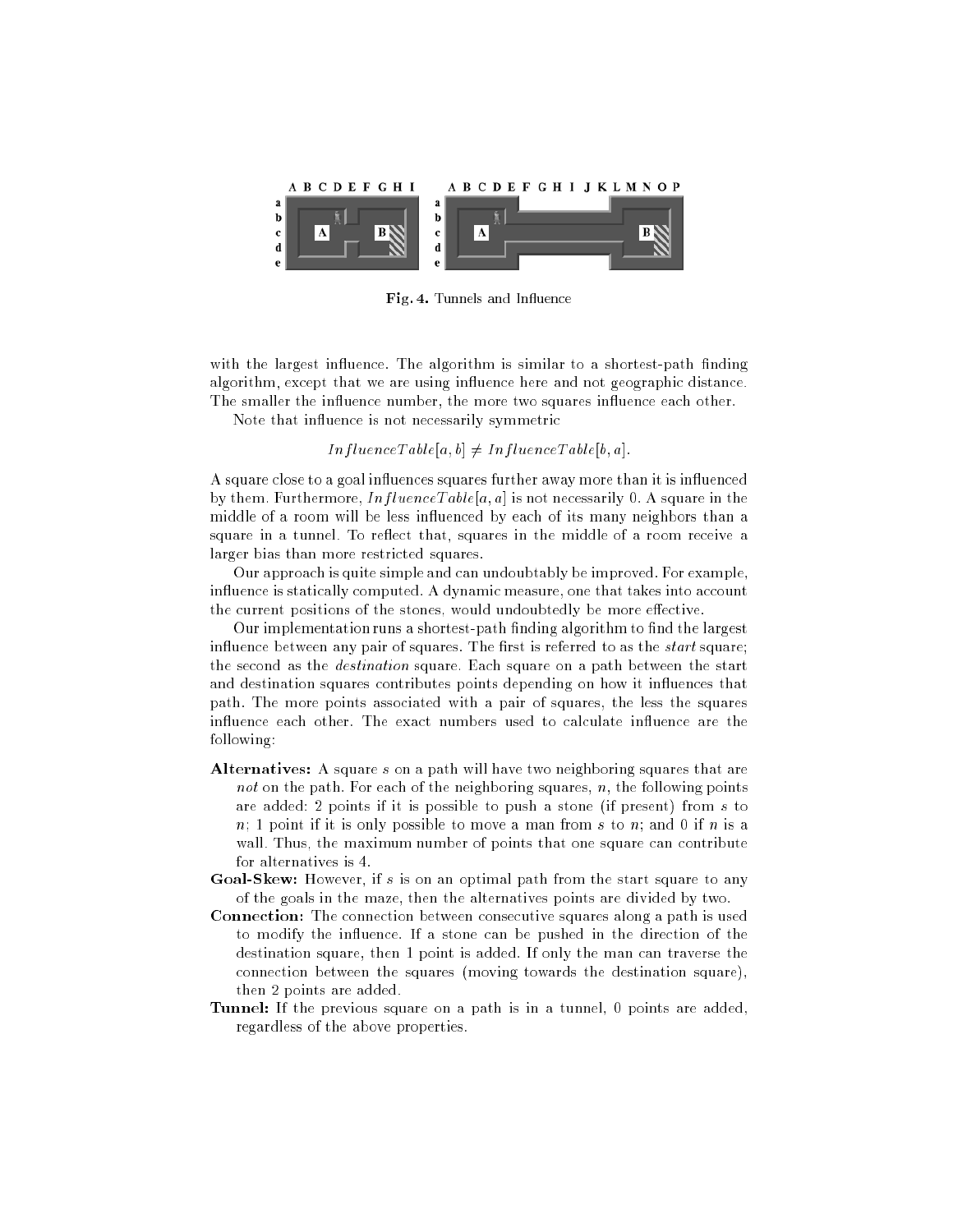

Fig. 5. Example Squares

|   |    |                 |       |    |                |                 | G            |    |    |    | K  |       |                |               |                |
|---|----|-----------------|-------|----|----------------|-----------------|--------------|----|----|----|----|-------|----------------|---------------|----------------|
|   |    | 6               | 10    | 18 | 19             | 21              | 13           | 17 | 17 | 24 | 12 | 12    | 10I            | $^{\prime}18$ | 16             |
| Β | 4  | 1               | 5     | 13 | 14             | 18              | 8            | 16 | 16 | 22 | 10 | 11    | 9              | 17            | 15             |
| C | 7  | 4               | 1     | 9  | 10             | 15              | 9            | 15 | 15 | 25 |    | 13 14 | 12             | 20            | 18             |
| D | 11 | 8               | 5     | 3  | 9              | 14              | 12           | 14 | 14 | 29 |    | 1718  |                | 16 24         | 22             |
| Е | 13 | 10              | 7     | 7  | $\overline{2}$ | 7               | 9            | 7  | 7  | 26 |    | 19 12 | 14             | 18            | 20             |
| F | 23 | 19              | 17    | 18 | 10             | $\overline{2}$  | 13           | 6  | 6  | 25 | 34 | 11    | 13             | 17            | 19             |
| G | 12 | 7               | 9     | 15 | 14             | 11              | $\mathbf{1}$ | 15 | 15 | 34 | 23 | 19    | 17             | 25            | 23             |
| Η | 10 |                 | 10114 | 17 | 9              | 5               | 16           | 1  | 1  | 11 | 16 | 3     | 4              | 7             | 8              |
| Ī | 10 | 10I             | 14    | 17 | 9              | 5               | 16           | 1  | 1  | 11 | 16 | 3     | 4              | 7             | 8              |
| J | 16 |                 | 16 20 | 27 | 19             | 15 <sup>1</sup> | 23           | 11 | 11 | 1  | 10 | 11    | 12             | 11            | 14             |
| Κ | 10 | 10I             | 14    | 22 | 23             | 26              | 17           | 22 | 22 | 16 | 1  | 17    | 15             | 23            | $^{\rm 21}$    |
| L | 8  | 8               | 12    |    |                | 201141101       | 15           | 6  | 6  | 21 | 14 | 1     | $\overline{2}$ | 7             | 8              |
| М | 7  | 7               | 11    |    | 19 16          | 12 <sup>1</sup> | 14           | 8  | 8  | 23 | 13 | 3     | $\mathbf{1}$   | 9             | $\overline{7}$ |
| N | 12 | 12 <sup>1</sup> | 16    |    |                | 24 18 14        | 19           | 10 | 10 | 16 | 18 | 5     | 6              | 3             | 6              |
|   |    |                 | 15    | 23 | 20             | 16              | 18           | 12 | 12 | 18 | 17 | 7     | 5              | 8             | 3              |

Table 1. Example Influence Values

Figure 5 is used to illustrate influence. For a subset of squares in the figure, Table 1 shows the influence numbers. In this example, the program automatically determines that an influence relationship  $> 8$  implies that two squares are distant with respect to each other. How this threshold is determined is described in the next section.

In this example, square  $A$  is influencing squares  $B$  and  $C$ . However, only  $B$ is in
uencing A (the non-symmetric property). The table shows that there are several regions with high locality, whereas most of the entries indicate non-local relationships. Given the high percentage of non-local entries in the table, one might expect relevance cuts to eliminate most of the search tree. This is not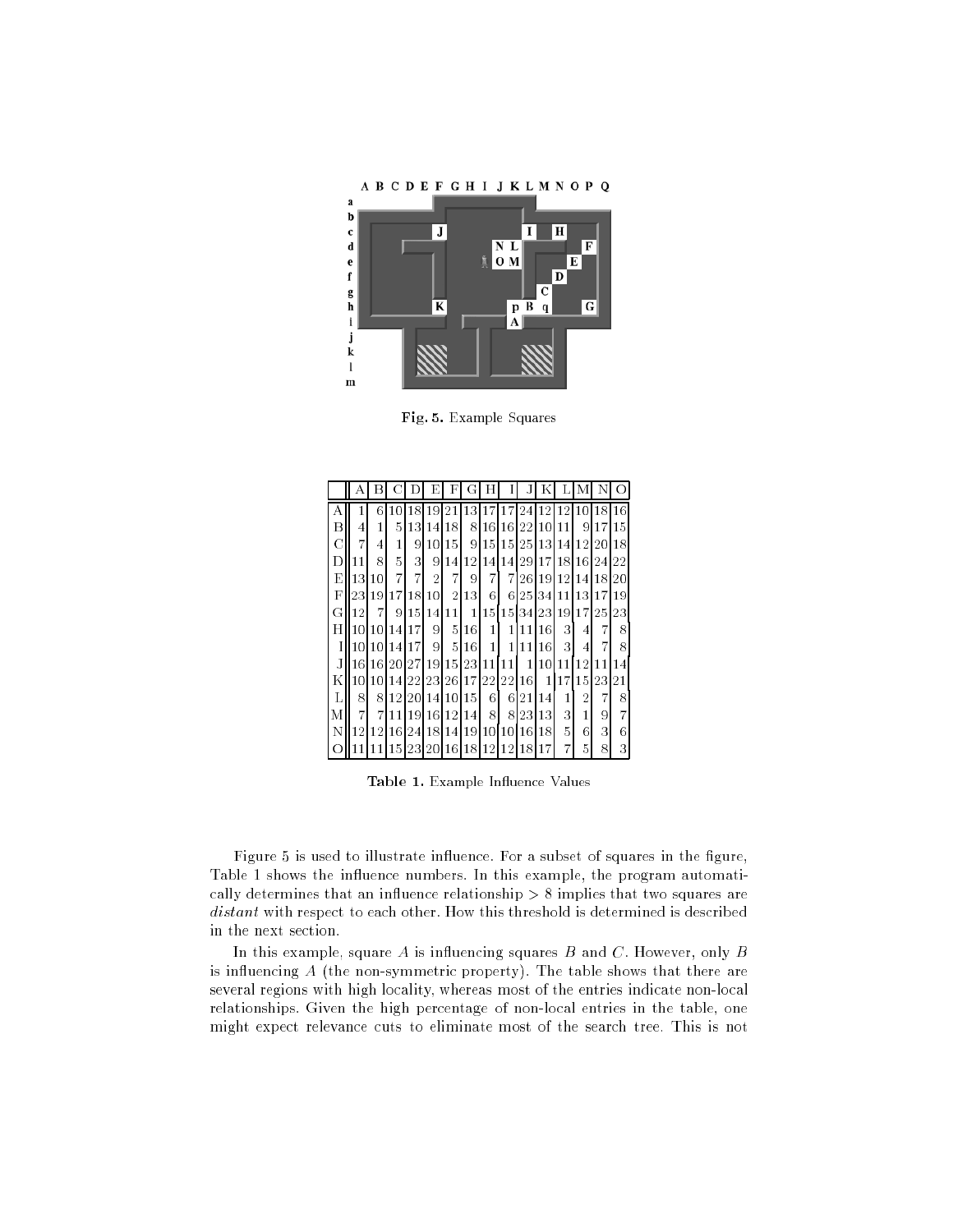quite true, in that a sequence of local moves can result in the start and end squares of the move sequence not being local with respect to each other.

| InfluenceTable[C, A] |    |   |                |   |   |   | А | influence |
|----------------------|----|---|----------------|---|---|---|---|-----------|
| alternatives         |    |   |                |   |   |   |   |           |
| connection           |    |   | '2             | 0 |   |   |   |           |
| tunnell              |    |   | $\overline{2}$ |   | 0 |   |   |           |
| goal-skew 1          |    |   |                |   |   |   |   |           |
|                      |    |   |                |   |   |   |   |           |
| InfluenceTable[A, C] | А  |   | n              |   |   |   |   | uence     |
| alternatives         | -2 |   |                |   |   |   |   |           |
| connection           | 2  | 1 | 4              | 0 |   | 2 |   |           |
| tunnell              | 2  | 0 | 4              |   |   | 2 |   |           |

Table 2. Example Influence Calculation

Consider calculating the influence between squares  $A$  and  $C$ , as well as  $C$ and A (see Table 2). The table entries correspond to the contribution of each of the influence properties. The table indicates the influence scores for the squares A, B, C, and the intermediate squares p and q, as well as for the connection between the squares (indicated by the arrows). Each line modifies the previous line (adding new values or changing existing values). The final influence, the sum of the preceding columns, is shown in the last column.

#### 3.2 3.2 Relevance Cut Rules

Given the above influence measure, we can now proceed to explain how to use that information to cut down on the number of moves considered in each position. To do this, we need to define *distant moves*. Given two moves,  $m1$  and  $m2$ , move  $m2$  is said to be distant with respect to move  $m1$  if the from squares of the moves  $(m1. from and m2. from)$  do not influence each other. More precisely, two moves in
uence each other if

# $InfluenceTable[m1.from, m2.from] \leq infthreshold$

where *infthreshold* is a tunable threshold.

Relevance cuts eliminate some moves that are distant from the previous moves played  $(i.e.$  do not influence), and therefore are considered not relevant to the search. There are two ways that a move can be cut off:

- 1. If within the last m moves more than k distant moves were made. This cut will discourage arbitrary switches between non-related areas of the maze.
- 2. A move that is distant with respect to the previous move, but not distant to a move in the past  $m$  moves. This will not allow switches back into an area previously worked on and abandoned just briefly.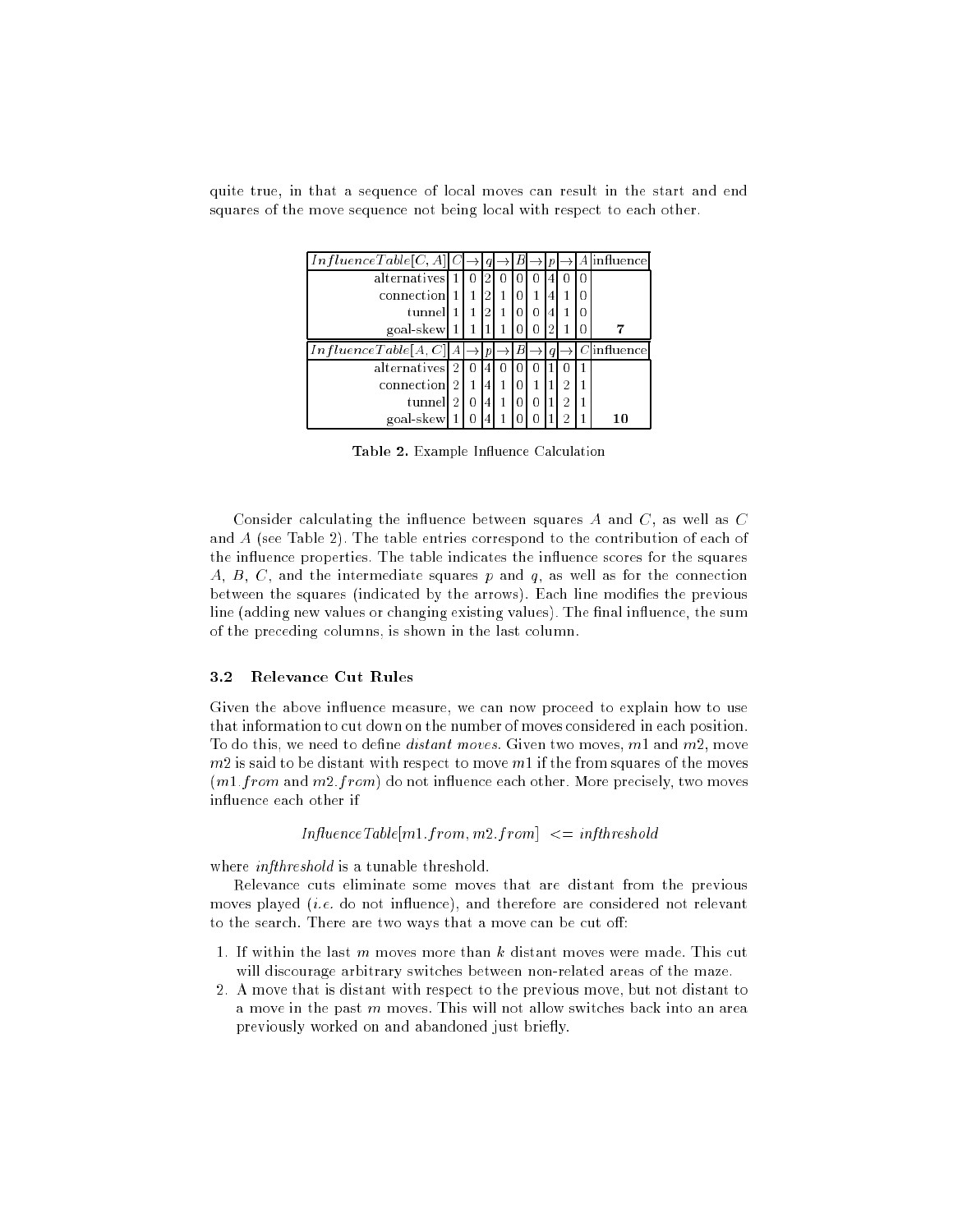

Fig. 6. Example Maze With Locality

In our experiments, we set  $k$  to 1. This way, the first cut criterion will entail the second.

To reflect differences in mazes, the parameters *infthreshold* and m are set at the beginning of the search. The maximal influence distance,  $\int$ infthreshold, is computed as follows:

- 1. Compute the average value for all entries  $Influence Table[x, y]$  satisfying the condition that square  $y$  is on an optimal path from  $x$  to any goal.
- 2. The average is too high. Scale it back by dividing it by two.
- 3. To ensure that the cuts are not too aggressive,  $in fitnesshold$  is not allowed to be less than 6.

The length of history used,  $m$ , is calculated as follows:

- 1. Compute the average value for all entries  $Influence Table[x, y]$  satisfying the condition that a stone on square  $y$  can be pushed to a goal (e.g. in Figure 5, squares  $F$  and  $G$  would not be included).
- 2. To ensure that the cuts are not too aggressive,  $m$  is not allowed to be more than 10.

By varying  $inf$ threshold and  $m$  in the definition of relevance, the cutting in the search tree can be made more or less aggressive. The desired aggressiveness is application dependent, and should be chosen relative to the quality of the relevance metric used.

# 3.3 Example

Figure 6 shows an example where humans immediately identify that solving this problem involves considering two separate sub-problems. The solution to the left and right sides of the problem are completely independent of each other. An optimal solution needs 82 moves; Rolling Stone's lower bound estimator returns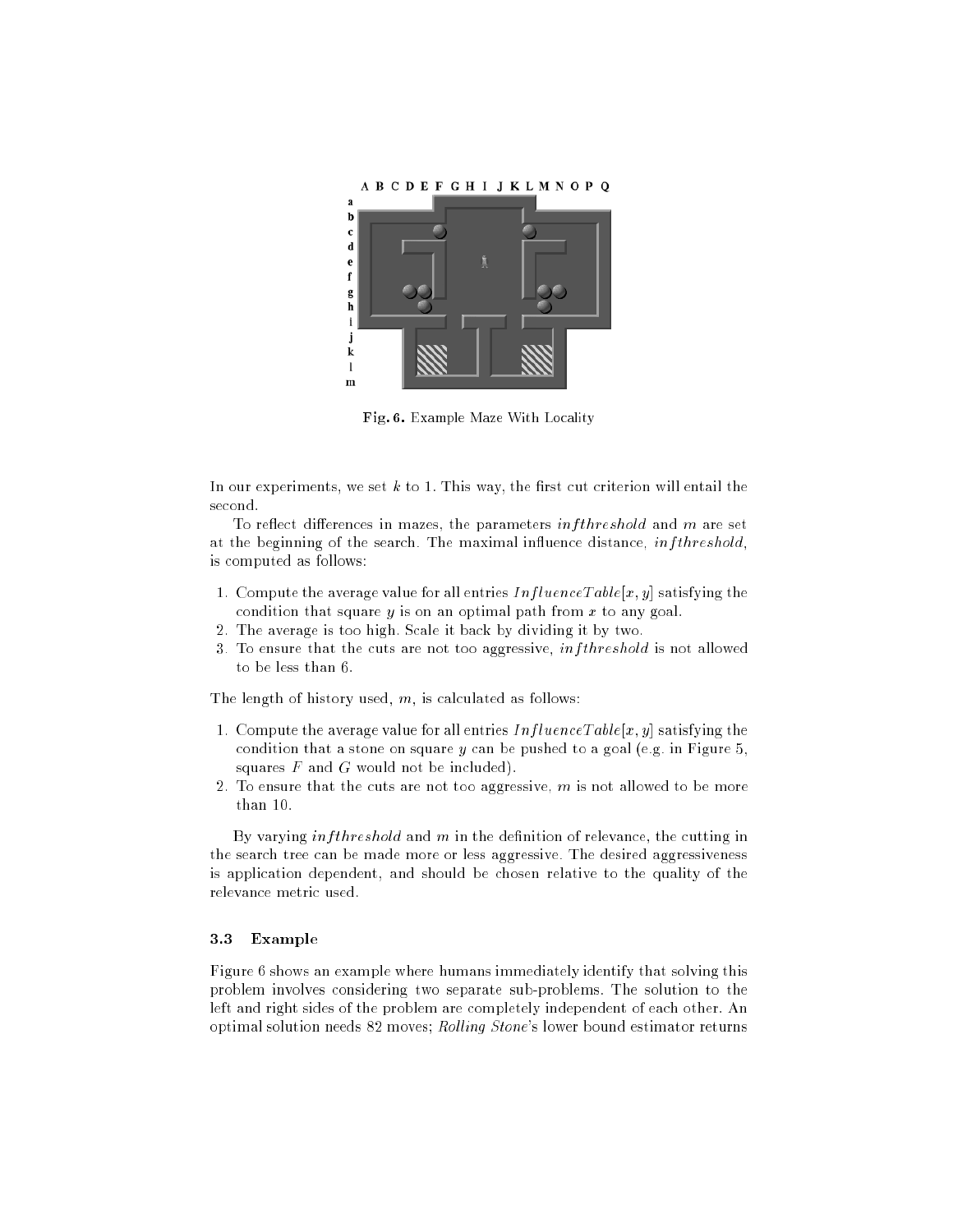a value of 70. Standard IDA\* will need 7 iterations to find a solution (our lowerbound estimator preserves the odd/even parity of the solution length, meaning it iterates by 2 at a time). IDA\* will try every possible (legal) move combination, intermixing moves from both sides of the problem. This way IDA\* proves for each of the first 6 iterations  $(i = 0..5)$  that the problem cannot be solved with  $70 + 2 * i$  moves, regardless of the order of the considered moves. Clearly, this is unnecessary and inefficient. Solving one of the sub-problems requires only 4 iterations, since the lower bound is off by only 6. Considering this position as two separate problems will result in an enormous reduction in the search complexity.

Our implementation considers all moves on the left side as distant from those on the right, and vice versa. This way only a limited number of switches is considered during the search. Our parameter settings allow for only one non-local move per 9-move sequence. For this contrived problem, relevance cuts decrease the number of nodes searched from 32,803 nodes to 24,748 nodes while still returning an optimal solution (the pattern searches were turned off for simplicity). The savings (25%) appear relatively small because the transposition table catches repeated positions (many of which may be the result of irrelevant moves) and eliminates them from the search. Although the relevance cuts provide a welcome reduction in the search effort required, it is only a small step towards achieving all the possible savings. For example, each of the sub-problems can be solved by itself in only 329 nodes! The dierence between 329 - 2 and 32,803 illustrates why IDA\* in its current form is inadequate for solving large, non-trivial real-world problems. Clearly, more sophisticated methods are needed.

### 3.4 Discussion

Further refinement of the parameters used are certainly possible and necessary if the full potential of relevance cuts is to be achieved. Some ideas with regards to this issue will be discussed in Section 6.

The overhead of the relevance cuts is negligible, at least for our current implementation. The influence of two moves can be established by a simple table lookup. This is in stark contrast to our pattern searches, where the overhead dominates the cost of the search for most problems.

### $\overline{\mathbf{4}}$ 4 A Closer Look at Relevance Cuts

The goal of using relevance cuts is to reduce the search tree size. This is achieved by eliminating legal moves from the search, thereby reducing the effective branching factor of the tree. As with many other (unsafe) forward pruning techniques, this could potentially remove solutions or postpone their discovery. Therefore, aggressive pruning can increase the search effort by requiring additional search to find a non-pruned solution. A solution could be found in the same  $IDA^*$  iteration, or could result in an additional iteration being started. A good heuristic for relevance is key to finding the right balance between tree reduction and the risk of eliminating solutions.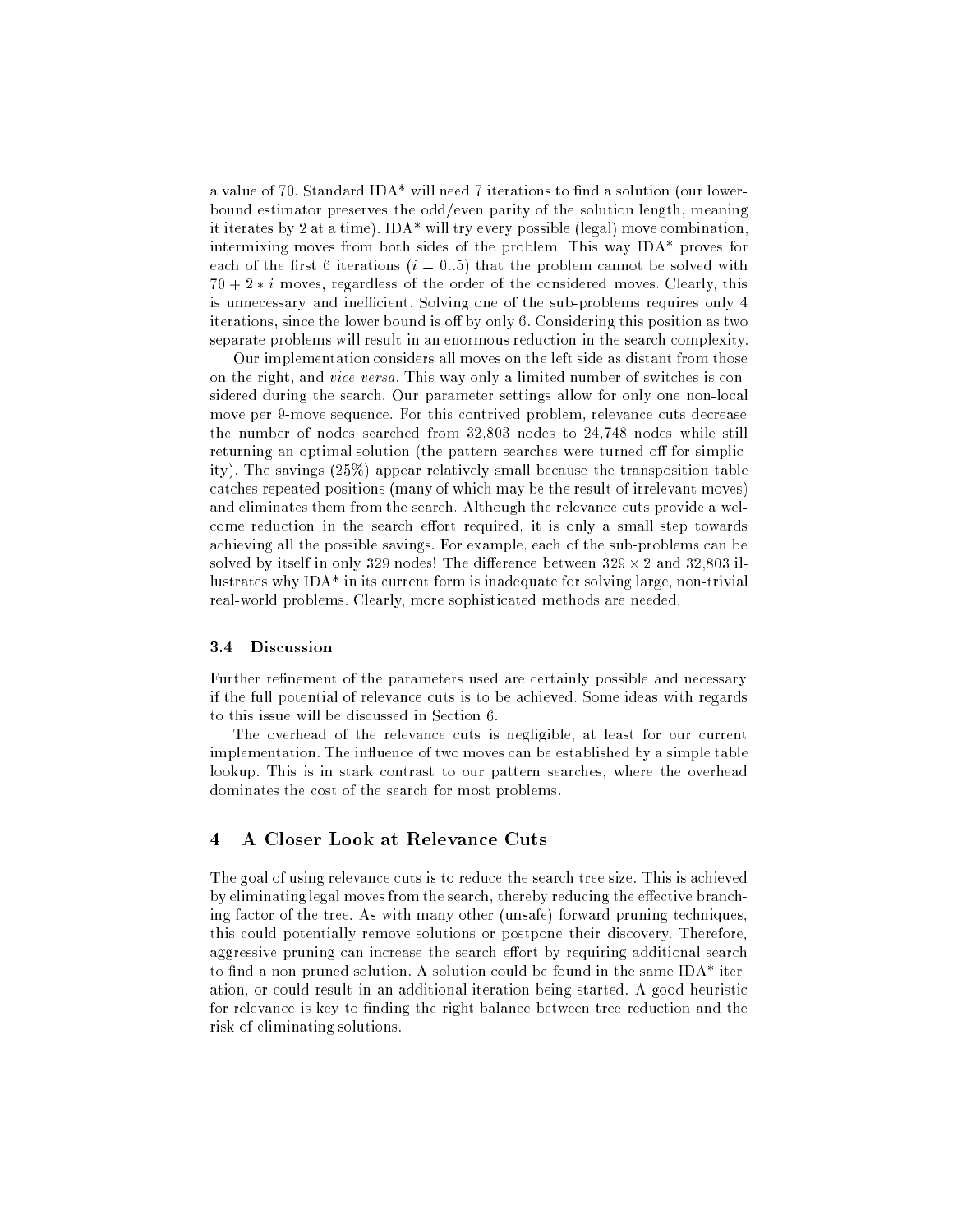### 4.1 Relevance Cuts in Theory

To better understand the implications of relevance cuts, we will now try to apply Korf 's theoretical model [12] to our algorithm. Section 5.2 discusses how well the model predicts the practical performance of our algorithm.

The number of nodes considered in a standard IDA\* search is given by the following formula. This is a generalization of Korf 's result [12].

$$
n \approx \sum_{\substack{i=h(\text{root}) \\ \text{complete iterations}}}^{d-1} b^{i-e} + \frac{b^{d-e}}{1+s_d}
$$
 (1)

where

n is the total number of nodes; d is the length of optimal solutions;  $h(root)$  is the heuristic value of the root node  $(\leq d)$ ;  $b$  is the effective branching factor; e is the average heuristic value of the interior nodes in the tree; and  $s_d$  is the number of solutions with (optimal) length d.

In this formula, the variable depth search tree is approximated as a fixed depth tree. With no lower bound information,  $h(position) = 0$ , the search tree would be of size  $O(v^*)$ . An average lower bound of  $e$  reduces this exponent to  $d - e$ .

The first part of the formula represents the sum of the sizes of all the iterations that have no solution in them. The second part is the size of the last iteration. It assumes that the solutions are uniformly distributed throughout the leaf nodes. Thus, if there is only one unique solution path, that solution will be found, on average, half way through the search of the last (d) iteration.

Relevance cuts modify the equation in two ways. First, the iterations without solutions are reduced in size. This is achieved by eliminating moves from consideration, in effect reducing the branching factor. Second, there is the possibility that additional search will be needed if the first solution happens to be eliminated by a relevance cut. Thus, on iterations  $\geq d$  the savings from the reduced branching factor can be (partially) offset by having to do extra work. If all solutions at depth  $d$  happen to be cut off, then at least one more iteration is required (and possibly more). Equation 1 is modified to reflect both ways that relevance cuts affect the search:

$$
n \approx \underbrace{\sum_{i=h (root)}^{d-1} (b-r(x))^{i-e}}_{complete iterations} + \underbrace{\sum_{i=d}^{d+a(x)-1} (b-r(x))^{i-e}}_{additional full iterations} + \underbrace{\frac{(b-r(x))^{d+a(x)-e}}{1+(1-p(x))*s_{d+a(x)}}}_{last (partial) iteration}
$$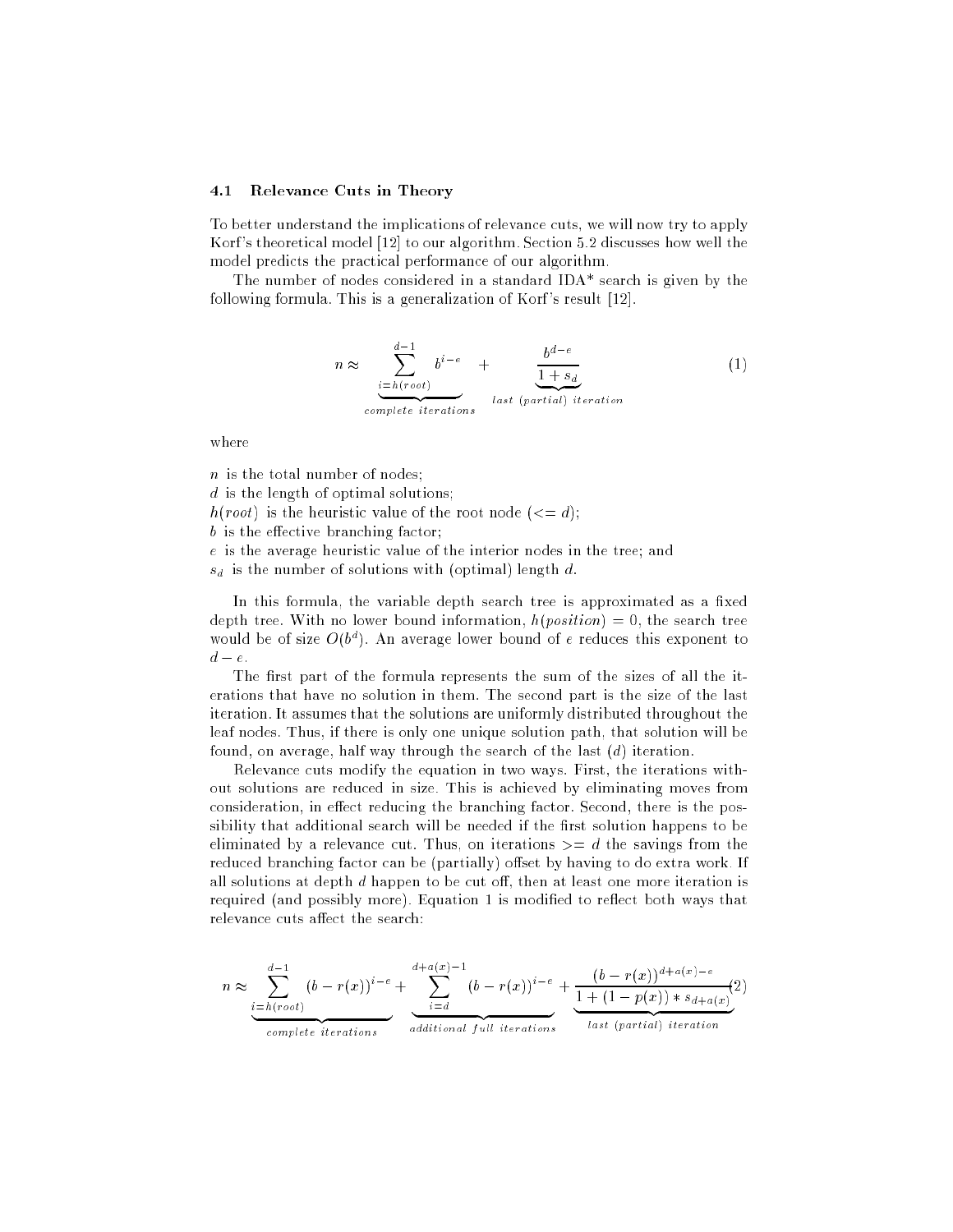$$
\approx \underbrace{\sum_{i=h(root)}^{d+a(x)-1} (b-r(x))^{i-e}}_{complete\ iterations} + \underbrace{\frac{(b-r(x))^{d+a(x)-e}}{1+(1-p(x))\ast s_{d+a(x)}}}_{last\ (partial)\ iteration} \tag{3}
$$

where

- $x$  is the aggressiveness of the cuts (in our relevance metric, this corresponds to changing m or *infthreshold*);
- $r(x)$  is the average branching factor reduction as a function of the aggressiveness;
- $p(x)$  is the probability that a solution is cut from the search tree, assuming these probabilities are independent. This probability also depends on the aggressiveness  $x$  of the relevance cuts;
- $a(x)$  is the expected number of additional iterations. This number depends on the aggressiveness  $x$  of the cuts, and the probability that these cuts will eliminate all solutions in an iteration; and

 $s_{d+a(x)}$  is the number of solutions at level  $d + a(x)$ .

The effectiveness of relevance cuts in reducing the search tree size depends solely on the aggressiveness of the cuts, which controls the branching factor reduction and the penalty incurred for missing a solution. Increasing the aggressiveness of the cuts will decrease the number of nodes searched in the complete iterations (iterations  $\langle d \rangle$ , but will increase the risk of solutions being cut. When solutions are cut, not only can the last iteration potentially grow, but we might actually introduce new iterations when all the solutions contained in an iteration are pruned. Hence, relevance cuts can introduce non-optimal solutions, or postpone discovery of the solution beyond the resource limits.

The performance tuning effort must therefore be directed towards finding the right balance between savings (reduced search tree size) and cost (the overhead of having to search further than should be needed).

# 4.2 Randomizing Relevance Cuts

In a deterministic environment, where relevance cuts follow the exact same rules for the same situation, the search will always cut out solutions that depend on a maneuver mistakenly considered "irrelevant". Given that relevance cuts will make mistakes (albeit, hopefully, at a very low rate), some mechanism must be introduced to avoid worst-case scenarios, such as eliminating all solutions.

A solution is to introduce randomness into the relevance cut decision. If a branch is to be pruned by a relevance cut, a random number can be generated to decide whether to go ahead with the cut or not. The randomness reflects our confidence in the relevance cuts. For example, the random decision can be used to approve 100% of all possible relevance cuts (corresponding to the scheme outlined thus far, condent that not all solutions will be eliminated), down to  $0\%$  (which implies no confidence—relevance cuts will never be used). Somewhere between these two extremes is a percentage of cuts that balances the reductions in the search tree size with the overhead of postponing when a solution is found.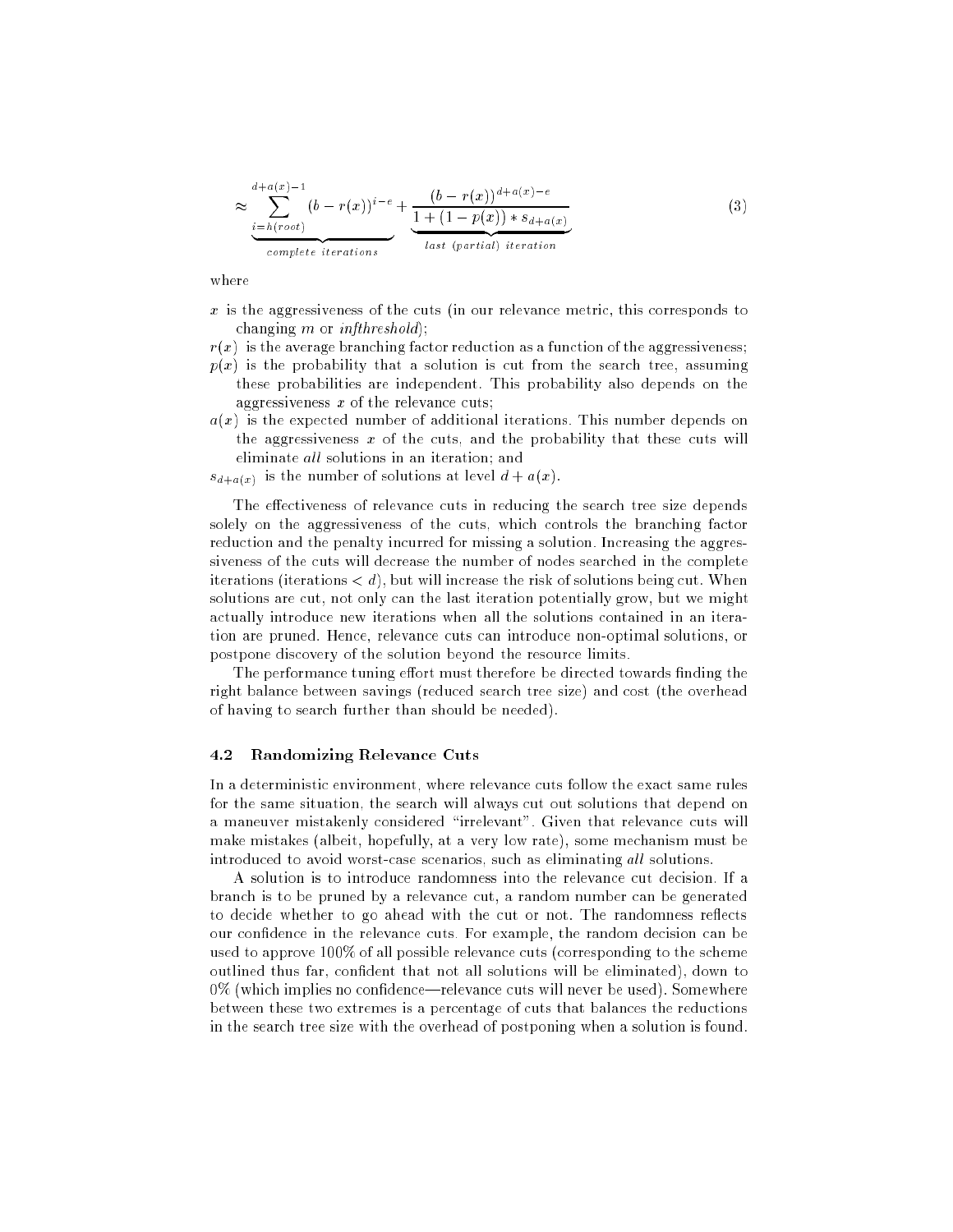# 5 Experimental Results

Rolling Stone has been tested using the 90-problem test set using searches limited to 25,000,000 nodes.<sup>4</sup> Our previous best version of Rolling Stone was capable of solving 40 of the test problems within this tree size limit. With the addition of relevance cuts (no random cutting), the number of problems solved has increased to 44. Table 3 shows a comparison of Rolling Stone with and without relevance cuts for each of the 44 solved problems. For comparison purposes, the 4 extra problems solved with relevance cuts had their non-relevance-cuts search continued beyond 25,000,000 nodes. This resulted in 3 of the problems being solved, with the fourth problem's search curtailed at  $100,000,000$  nodes  $(\#49)^5$ 

For each program version in Table 3, the second column gives the number of IDA\* iterations that the program took to solve the problem. Note that problems  $\#9, \#11, \#21, \#46, \#49$  and  $\#51$  are now solved non-optimally, taking at least one iteration longer than the program without relevance cuts. This confirms the unsafe nature of the cuts. However, since none of the problems solved before is lost and 4 more are solved within the 25,000,000 node limit, the gamble paid off. Long ago we abandoned our original goal of obtaining optimal solutions to Sokoban problems. The size of the search space dictates radical pruning measures if we want to have any chance of solving some of the tougher problems.

Of the 4 new problems solved, #49 is of interest. Without relevance cuts, Rolling Stone is in its 11th IDA\* iteration when the extended limit of  $100,000,000$ nodes is reached. We know from human solutions that solutions can be found in the 11th iteration. Relevance cuts allow *Rolling Stone* to find a solution using only 3,047,672 total nodes, but the search needs 13 iterations, producing a nonoptimal solution.

Table 3 shows that relevance cuts improve search efficiency by a factor of 5. This is a lower bound. Clearly, the numbers are dominated by problem #49. If the node counts for #49 are ignored, then the savings are roughly a factor of  $3.5.$ 

Comparing node numbers of individual searches is difficult because of many volatile factors in the search. For example, a relevance cut might eliminate a branch from the search justiably. However, by doing so a pattern search might now not be done that could have uncovered valuable information that might have been useful for reducing the search in other parts of the tree. Problem #80 is one such example: despite the relevance cuts the node count goes up

<sup>4</sup> Although this might seem like a small search, one should keep in mind that the Sokoban lower-bound function is an  $O(N^3)$  algorithm. Instead of examining several million positions per second (as our implementation of the 15-puzzle can achieve), the program can only examine roughly 10,000 positions per second on a Silicon Graphics Origin 2000 with a 195 MHz processor.

The node counts given are *total nodes*. In our previous papers, we break this number down into *top-level* and *pattern search* nodes [6].

<sup>5</sup> Subsequent runs have been to 300,000,000 nodes without finding a solution. This information is not included in Table 3 since it skews the sums even more than they are already.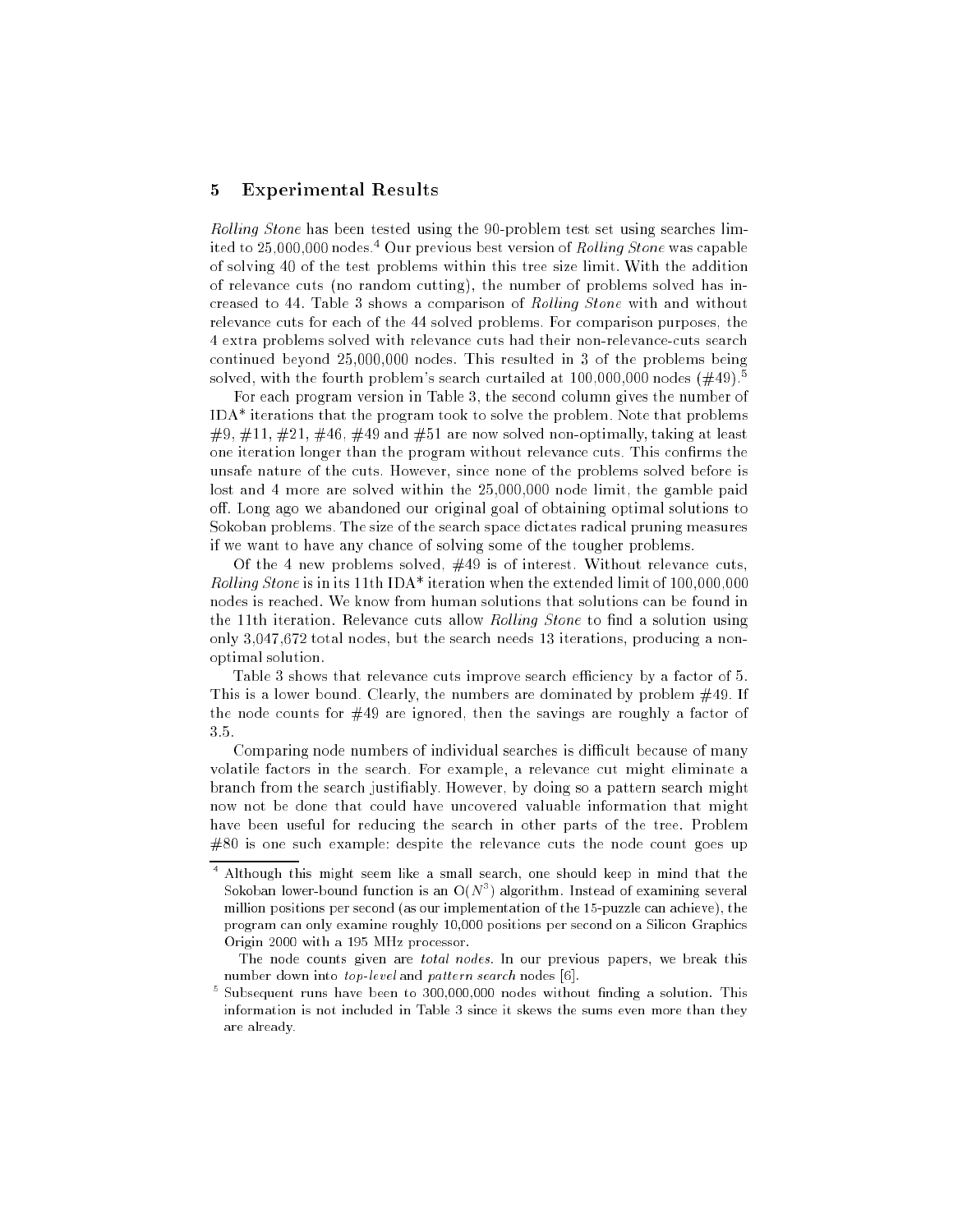| $_{\#}$         | without relevance cuts      |                | with relevance cuts                                     |                |  |  |  |  |
|-----------------|-----------------------------|----------------|---------------------------------------------------------|----------------|--|--|--|--|
|                 |                             |                | total nodes $\#$ iterations total nodes $\#$ iterations |                |  |  |  |  |
| $\mathbf{1}$    | 270                         | $\overline{2}$ | 270                                                     | $\overline{2}$ |  |  |  |  |
| $\overline{2}$  | 3,251                       | $\overline{2}$ | 2,764                                                   | $\overline{2}$ |  |  |  |  |
| 3               | 10,486                      | $\overline{2}$ | 10,395                                                  | $\overline{2}$ |  |  |  |  |
| $\overline{4}$  | 10,556                      | $\mathbf{1}$   | 10,554                                                  | $\mathbf{1}$   |  |  |  |  |
| $\overline{5}$  | 121,502                     | 3              | 152,082                                                 | 3              |  |  |  |  |
| 6               | 1,593                       | 3              | 1,574                                                   | 3              |  |  |  |  |
| 7               | 156,334                     | $\overline{5}$ | 68,202                                                  | $\overline{5}$ |  |  |  |  |
| 8               | 3,066,098                   | 6              | 1,806,540                                               | 6              |  |  |  |  |
| 9               | 234,454                     | $\overline{5}$ | 307,006                                                 | 8              |  |  |  |  |
| 10              | 16,678,800                  | $\overline{4}$ | 6,815,512                                               | $\overline{4}$ |  |  |  |  |
| 11              | 49,087,621                  | 18             | 6,759,590                                               | 19             |  |  |  |  |
| 17              | 14,891                      | $\overline{7}$ | 14,740                                                  | 7              |  |  |  |  |
| 19              | 17,829,863                  | 9              | 1,814,505                                               | 9              |  |  |  |  |
| $\overline{21}$ | 765,392                     | 9              | 970,776                                                 | 10             |  |  |  |  |
| 34              | 24,109,262                  | 9              | 4,495,028                                               | 9              |  |  |  |  |
| 38              | 844,882                     | 42             | 748,024                                                 | 42             |  |  |  |  |
| 40              | 37,346,264                  | 8              | 6,239,163                                               | 8              |  |  |  |  |
| 43              | 2,270,703                   | 8              | 1,215,022                                               | 8              |  |  |  |  |
| 45              | 14,646,623                  | 9              | 5,059,596                                               | 9              |  |  |  |  |
| 46              | 44,535,166                  | 13             | 20,121,052                                              | $15\,$         |  |  |  |  |
| 49              | 100,000,000<br>>            | 11             | 3,047,672                                               | 13             |  |  |  |  |
| 51              | 2,611                       | $\mathbf{1}$   | 18,368                                                  | $\overline{2}$ |  |  |  |  |
| 53              | 3,737                       | $\mathbf{1}$   | 3,740                                                   | 1              |  |  |  |  |
| 54              | 4,381,171                   | 9              | 3,884,844                                               | 9              |  |  |  |  |
| 55              | 3,194,830                   | 3              | 1,349,908                                               | 3              |  |  |  |  |
| 56              | 34,429                      | 6              | 31,388                                                  | 6              |  |  |  |  |
| 57              | 1,084,732                   | $\overline{5}$ | 797,766                                                 | $\overline{5}$ |  |  |  |  |
| 60              | 116,103                     | 3              | 24,403                                                  | 3              |  |  |  |  |
| 62              | 71,578                      | $\overline{5}$ | 46,534                                                  | $\overline{5}$ |  |  |  |  |
| 63              | 197,922                     | 3              | 390,422                                                 | 3              |  |  |  |  |
| 64              | 3,900,639                   | 10             | 652,857                                                 | 10             |  |  |  |  |
| 65              | 12,971                      | $\overline{5}$ | 12,971                                                  | 5              |  |  |  |  |
| 67              | 2,177,787                   | 13             | 2,103,866                                               | 13             |  |  |  |  |
| 68              | 2,651,559                   | 11             | 355,306                                                 | 11             |  |  |  |  |
| 70              | 15,003,603                  | 3              | 1,949,842                                               | 3              |  |  |  |  |
| 72              | 43,260                      | 5              | 72,647                                                  | $\overline{5}$ |  |  |  |  |
| 73              | 247,816                     | 3              | 292,799                                                 | 3              |  |  |  |  |
| 78              | 809                         | $\mathbf{1}$   | 783                                                     | $\mathbf{1}$   |  |  |  |  |
| 79              | 4,017                       | $\overline{5}$ | 3,512                                                   | $\overline{5}$ |  |  |  |  |
| 80              | 15,513                      | $\mathbf{1}$   | 48,220                                                  | $\bf{l}$       |  |  |  |  |
| 81              | 40,806                      | $\overline{4}$ | 29,698                                                  | $\overline{4}$ |  |  |  |  |
| 82              | 181,571                     | $\overline{5}$ | 97,406                                                  | $\overline{5}$ |  |  |  |  |
| 83              | 15,423                      | $\mathbf{1}$   | 13,106                                                  | 1              |  |  |  |  |
| 84              | 521,068                     | $\overline{4}$ | 443,508                                                 | $\overline{4}$ |  |  |  |  |
|                 | 345.637.966<br>$\mathbf{L}$ |                | 283.961<br>72                                           |                |  |  |  |  |

Table 3. Experimental Data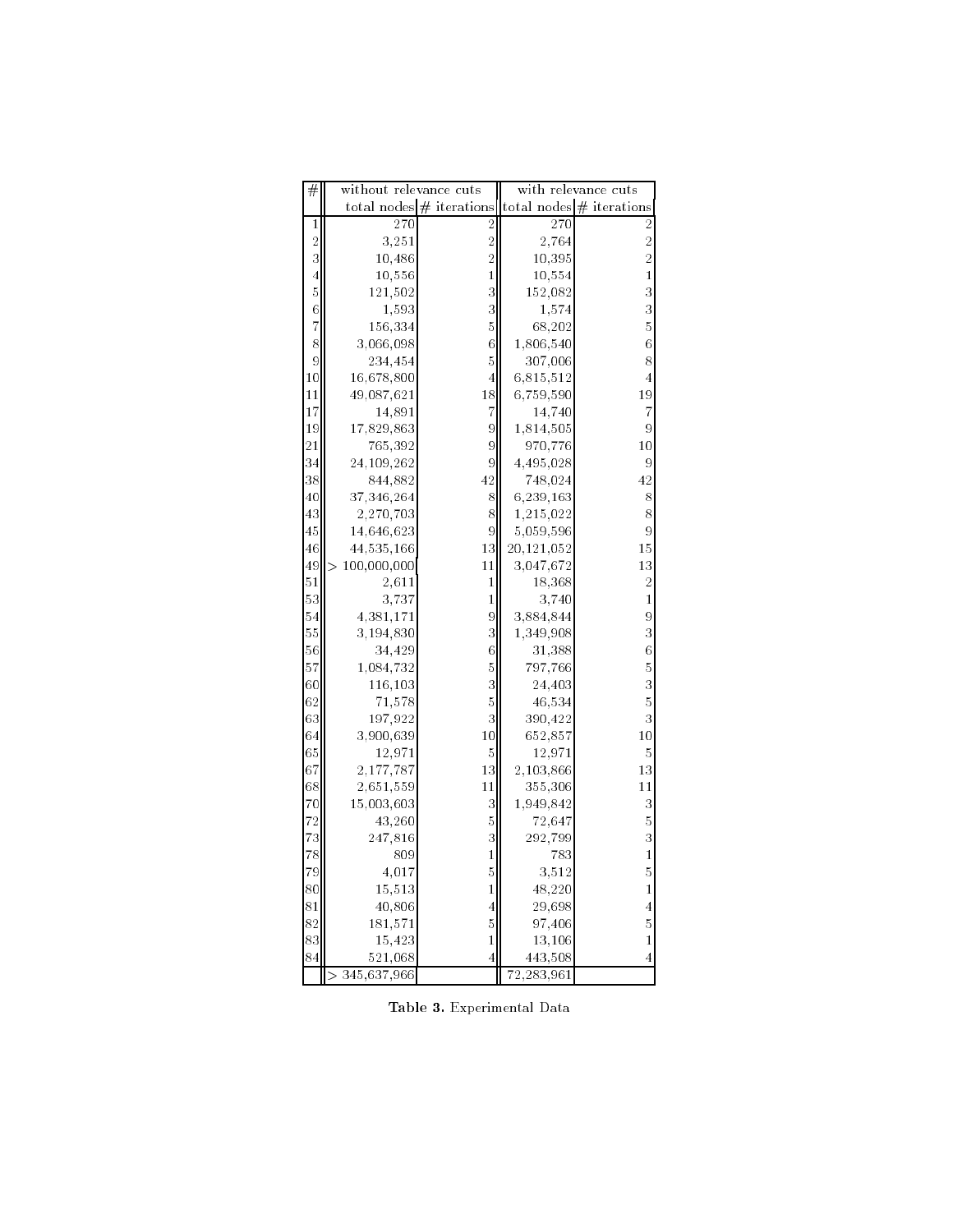

Fig. 7. The Effect of Relevance Cuts

from 15,513 to 48,220; an important discovery was not made and the rest of the search increases. However, the overall trend is in favor of the relevance cuts. An excellent example is problem  $#19$ : the node count is cut by roughly a factor of 10.

In Figure 7, the amount of effort to solve a problem, with and without relevance cuts, is plotted. The numbers from Table 3 are used, sorted by the number of nodes searched by the version without relevance cuts. The figure shows that the exponential growth in difficulty with each additional problem solved is being dampened by relevance cuts, allowing for more problems being solved with the same search constraints. For the 25 "easiest" problems, there is very little difference in effort required; the relevance cuts do not save significant portions of small search trees. However, as the searches become larger, the success of relevance cuts gets more pronounced.

# 5.1 Randomizing Relevance Cuts

The numbers presented so far deal with a version of a program that executes  $100\%$  of the local cuts. A version of *Rolling Stone* was instrumented to simulate the effects of different degrees of randomization, varying from  $0\%$  (all relevance cuts are ignored) to 100% (all relevance cuts are used). Thus, the level of, say, 80% corresponds to randomly accepting 80% of the cuts, while rejecting 20% of them.

Figure 8 illustrates the search tree savings potential for relevance cuts. The graph presents for various degrees of randomness (from 0% to 100% in 10% increments) the percent of the search tree that can be saved by the relevance cuts. For each search, the relative savings are plotted. Only searches where the 0% entry required at least 10,000 nodes were included. The small search trees  $( $10,000$  nodes) were excluded from this and subsequent graphs, since these$ trees tend to have very few opportunities for savings. For example, problem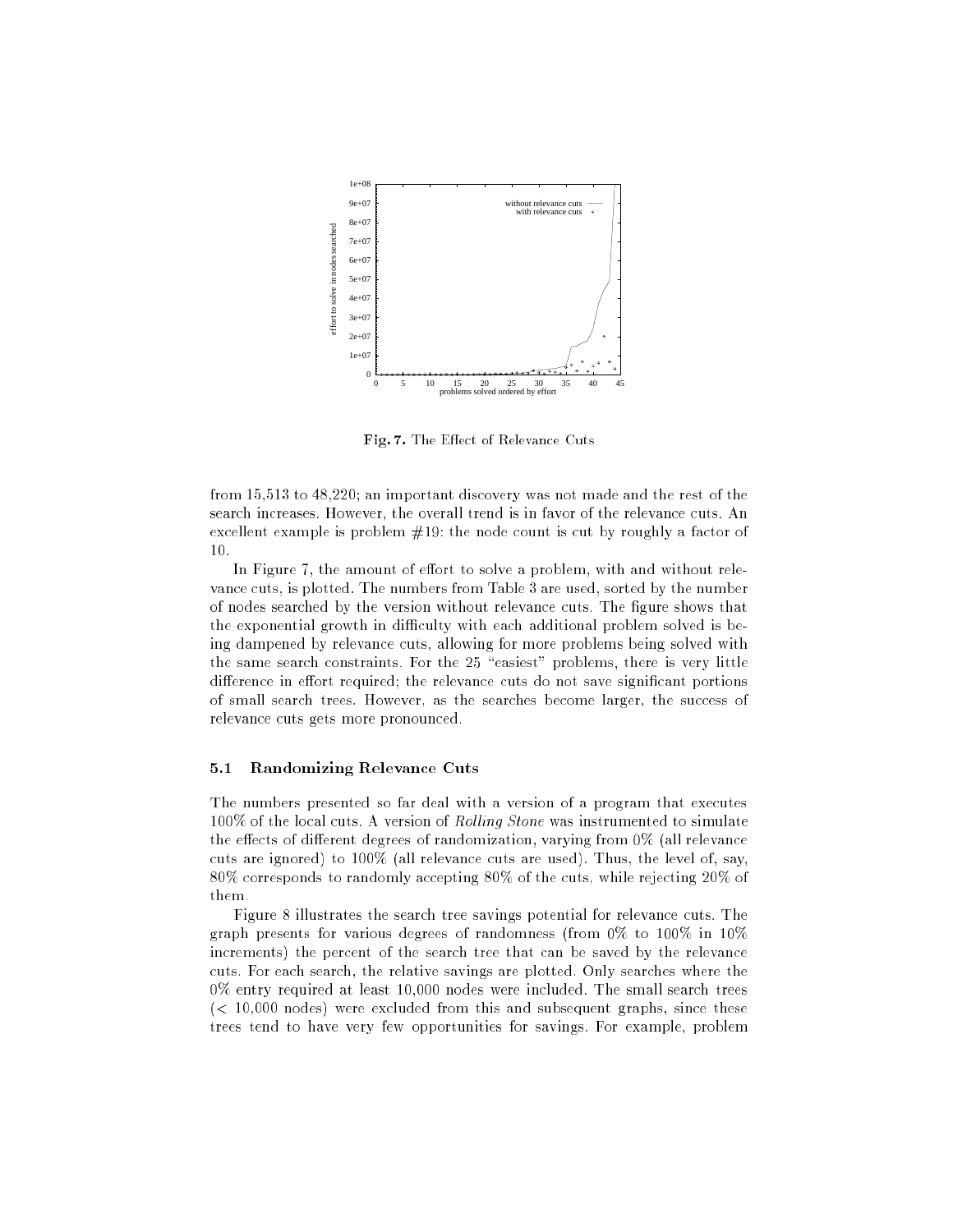

Fig. 8. Relevance Cuts Savings

#1 is already a paltry 270 nodes; there is neither need nor room for further improvement. Each of the data points in a column corresponds to one of the 15 problems that passed our filter. The line represents the average of all the savings.

The figure shows that roughly 80% of the search tree can be eliminated by relevance cuts. Further, one need only perform 40% of the cuts to reduce the search by 70%. Thus, even a small amount of cutting can translate into large savings. Please keep in mind that these numbers reflect our implementation; different implementations could do better or worse than portrayed here.

To put this in perspective, one might suggest that the relevance cuts are just a fancy way of randomly cutting branches in the search tree. An additional experiment was performed where cutting was done randomly, in line with the frequency of relevance cuts. The result was some savings for a small amount of cutting, but as the frequency of cutting increased, so did the search tree sizes! By cutting randomly, more solution paths were being eliminated from the search, increasing the likelihood of having to search more iterations.

Equation 3 essentially broke the relevance cuts search nodes into two components. The first was the search effort required to reach the first solution. Clearly, relevance cuts provably reduce this portion of the search since some branches are not explored. In fact, Figure 8 is portraying exactly these savings. However, these savings can be offset by the the second component, the additional effort needed to find a non-cut-off solution.

Of the 44 problems solved, 6 have non-optimal solutions. Hence, roughly 13% of the problems are non-optimal. As stated earlier, solution quality is not a concern since, given the difficulty of the problem domain,  $any$  solution is welcome. The signicance of these non-optimal solutions is discussed in the next subsection.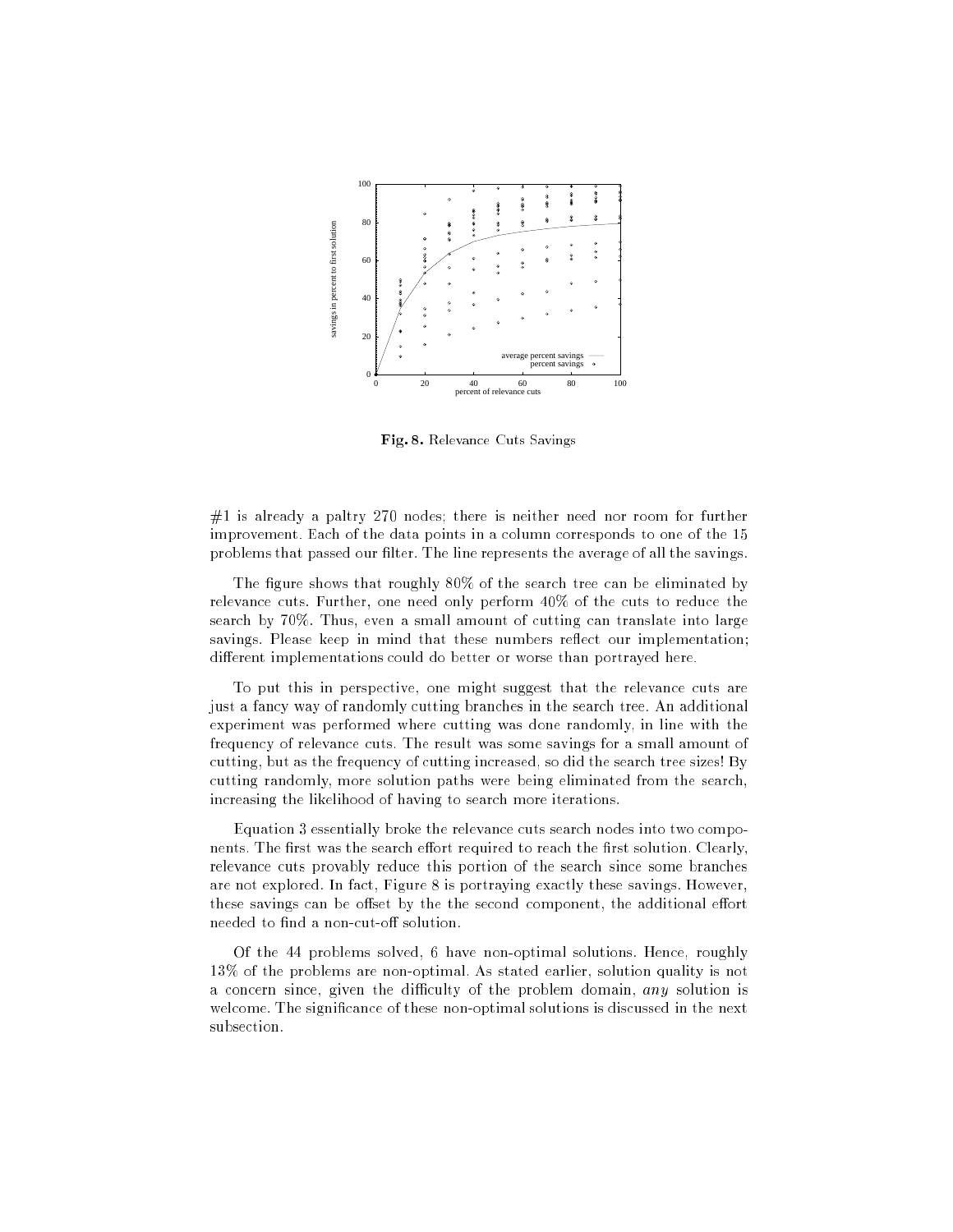

Fig. 9. Measuring  $b$  and  $r$ 

#### $5.2$ 5.2 Relevance Cuts in Theory Revisited

Let's revisit Equation 3. These generic formulas contains several assumptions, some of which are explicitly stated in [12], while others are implicit. In theory, we should be able to use our experimental data to confirm these equations. Of interest in Equation 3 is that the term

$$
(b - r)^{d-e} \tag{4}
$$

dominates the calculation. We know  $d$  (the optimal solution length), and we can measure  $b, r$  and  $e.$  Rolling Stone has been instrumented to measure these quantities.

Figure 9 shows the average  $b$  and  $r$  for all 44 solved problems, sorted in order of increasing b. These statistics were gathered at nodes in the search that were visited by both programs (one with relevance cuts; the other without). In other words, nodes which were visited only by the non-relevance cuts program were not averaged in. As can be seen, the reduction in branching factor varies dramatically, depending on the problem.

Measuring e, the average heuristic value of the interior nodes in the tree, showed little difference with/without relevance cuts.

Plugging  $d, e, b$  and r into Equation 4 produced a large discrepancy between the predicted tree size and the observed tree size. Since  $d$  is constant in both versions of the program, and  $e$  is effectively a constant, the improvements of relevance cuts rests solely on  $r$ , the reduction in the branching factor. However, in most cases the observed savings are signicantly larger than the predicted savings.

Korf 's formula, which led to Equation 3, has the implicit assumption that the branching factor is relatively uniform throughout the tree. Certainly this was true for the sliding-tile puzzle he was studying. But Sokoban has different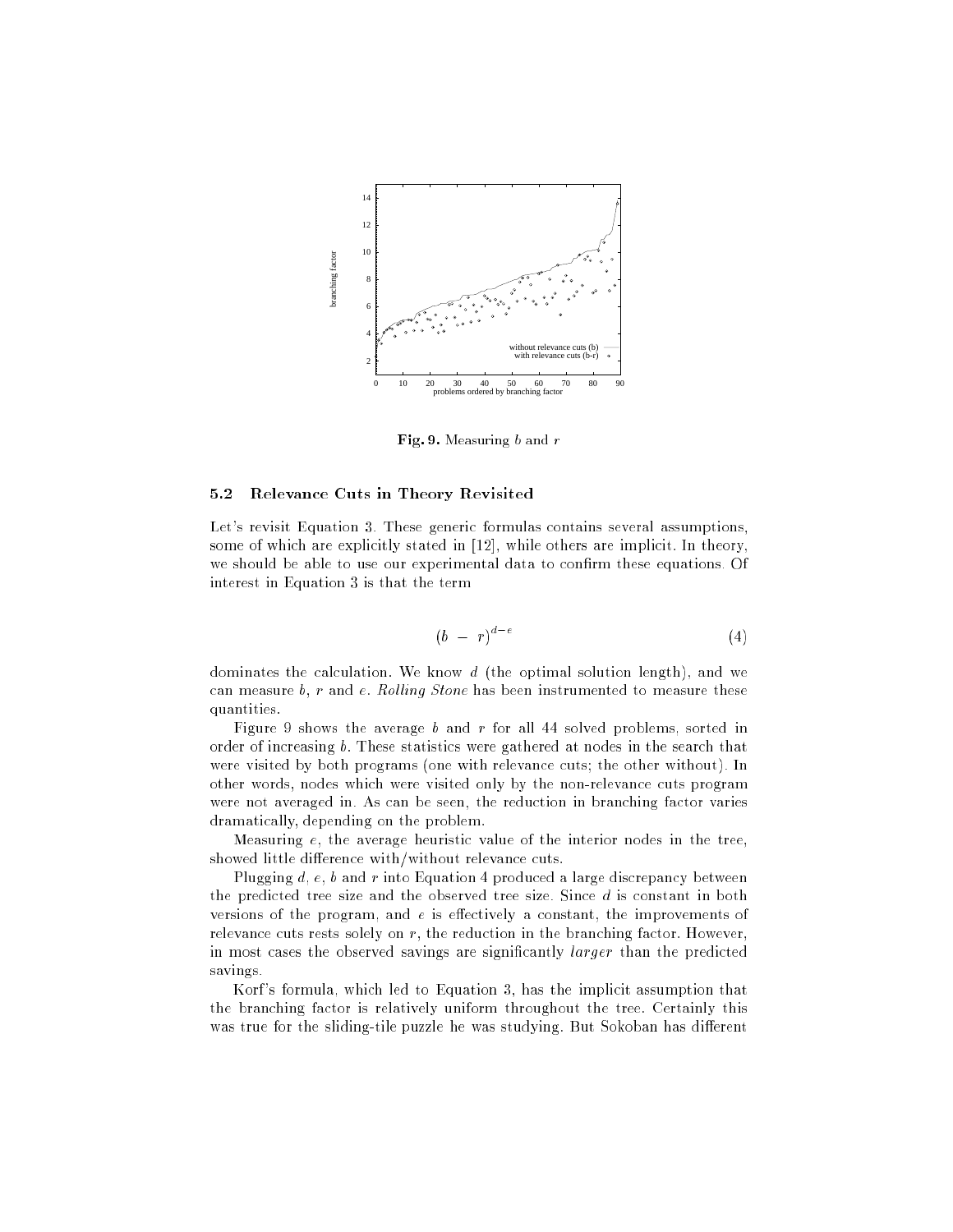

Fig. 10. Percent of Relevance Cuts Eliminating Solutions

properties. In particular, the branching factor can swing wildly from move to move. As well, our data shows that the branching factor tends to be smaller near the root of the tree (too many obstacles in the puzzle) and, as the problem simplies (log jams get cleared, stones get pushed to their goal squares), the branching factor increases until near the end of the game when there are few stones left to move. In addition, the data shows that the relevance cuts tend to occur early in the search, rather than later. Hence, the majority of the savings from relevance cuts come from the smaller branching factor b near the root of the tree combined with a larger branch reduction. Korf 's formula only considers averages over the entire tree, whereas any bias towards the root of the tree can produce larger observed reductions.

The other component of Equation 3 is the additional search effort required when relevance cuts miss the first solution. Earlier, it was suggested that the probability of searching an extra iteration was quite high (13%). This suggests that the relevance cuts are being too extreme in their cutting. Rolling Stone was instrumented to keep searching subtrees that would have been eliminated by a relevance cut to determine if a solution path lay in that subtree. Figure 10 shows that only about 0.2% of the cuts eliminate a solution. Note that some problems have a relatively high error rate; these results come from the problems that have small searches, where the total number of cuts is small and a single error can skew the percentages.

A relevance cut error rate of 0.2% might seem high. However, consider that these cuts are done throughout the tree, including near the root. Given that a cut near the root of the search will eliminate huge portions of the search space, and few of these cuts eliminate any optimal solution, the cuts must be doing a good job of identifying irrelevant portions of the search.

Infrequently eliminating solutions (0.2%) may seem important if there are few solutions. In fact, our experience with Sokoban shows that there are many optimal solutions for every problem. The number of solution paths grows ex-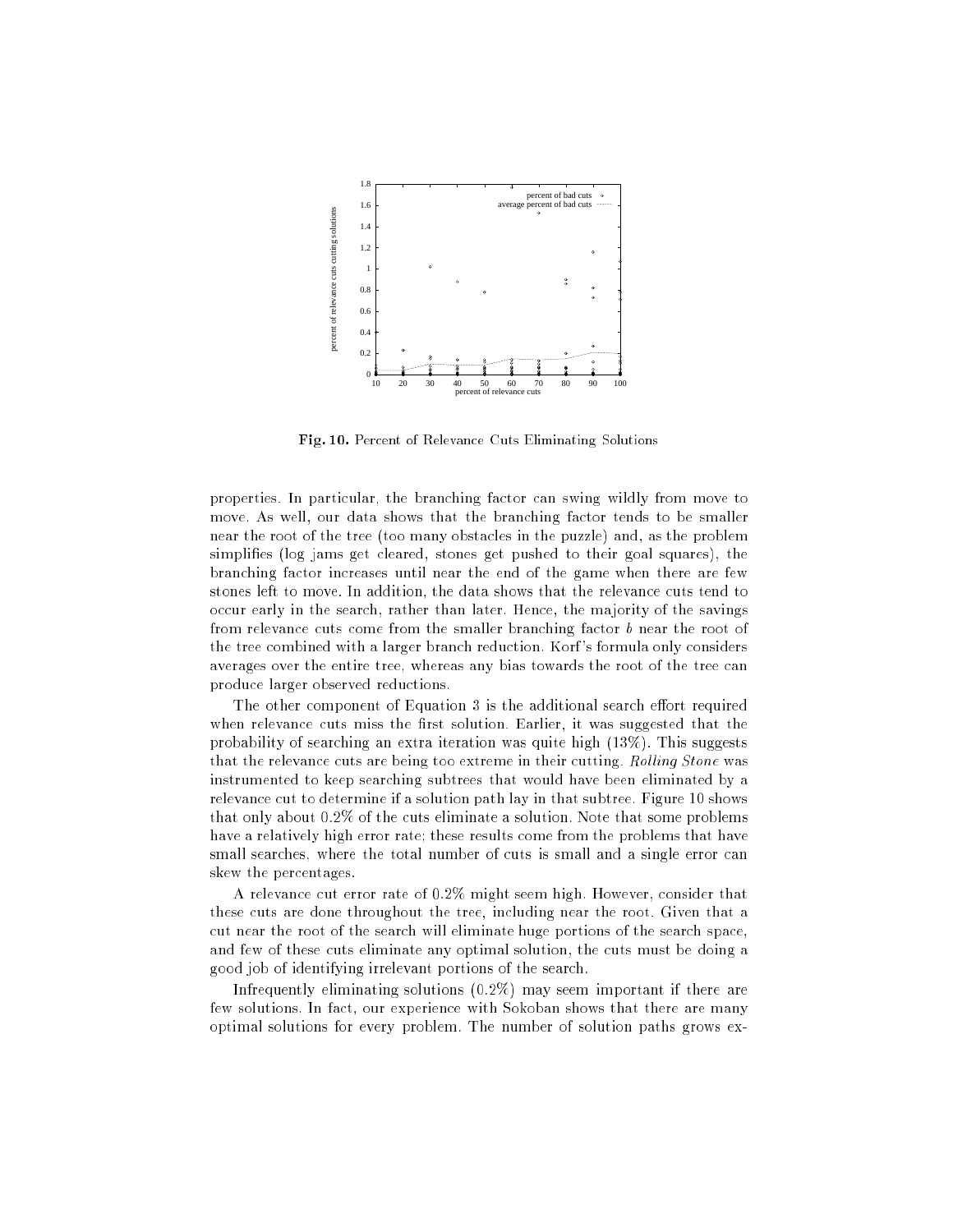

Fig. 11. Solution Articulation Sequence

ponentially with any additional search beyond the optimal solution length. For example, consider a d-ply optimal solution. If we now consider solutions of length  $a + 2$ , then we can randomly insert an irrelevant move (and its reverse move) into the solution path, giving  $O(d * b)$  more solution paths.

Equation 3 assumes that the probability of a solution being cut is independent from any other solution being cut. Unfortunately, that is a simplifying assumption that does not hold for Sokoban. Since Sokoban problems have been composed to be challenging to humans (and, inadvertently, computers as well), most problems in our test suite contain specific maneuvers that are mandatory for all solutions. In other words, every solution to some problems requires a specific sequence of moves to be made. We call these maneuvers solution articulation sequences.

A solution articulation sequence is illustrated in Figure 11. It shows the set of move sequences that are solutions to the problem of getting from the start state to the goal state. First, there are many possible sequences of moves (possibly even move transpositions) until a specific maneuver is required. Then a fixed sequence of moves is required (the solution articulation sequence). Having completed the sequence, then many different permutations of moves can be used to reach the goal(s). Note that a problem may have multiple solution articulation sequences.

 $^{\circ}$  In general, this would be  $d+1$ . However, since Sokoban solutions preserve odd/even parity, solutions increase by two pushes at a time.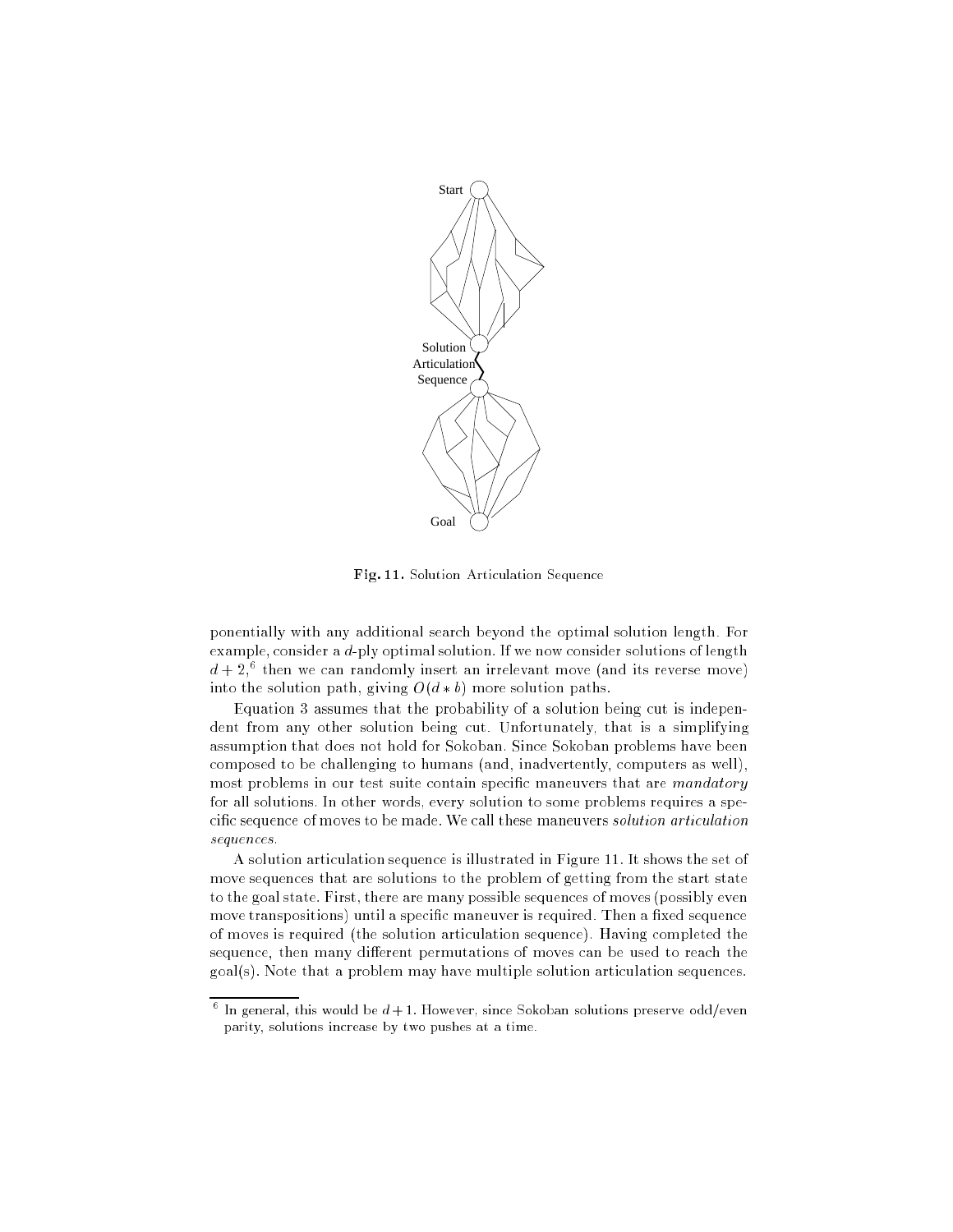As well, there may be classes of solutions, with each class having a different set of articulation sequences.

Relevance cuts use a sequence of moves (the past m moves) to decide whether to curtail the search or not. If the moves forming the solution articulation sequence happens to meet the criterion for a relevance cut, then it will be falsely considered "irrelevant". Consequently, many solution paths will be eliminated from the search. One can construct a scenario by which all solutions could be

Solution articulation sequences illustrate that the assumed solution independence property is, in fact, incorrect. Coming up with a realistic model is difficult. The solutions tend to be distributed in clusters. Many clusters of solutions are, essentially, the same solution with minor differences (such as move transpositions or, for non-optimal solutions, irrelevant moves added).

Although the number of optimal solutions appears high from our experiments, relevance cuts are vulnerable to solution articulation sequences. Hence, a single cut has the potential for eliminating all solutions. Randomization seems to be an effective way of handling this problem.

### 5.3 Summary

Relevance cuts have been shown experimentally to result in large reductions in the effort required to solve Sokoban problems. Given the exponentially increasing nature of the search trees, solving an extra 4 problems represents a substantial improvement.

Although it would be nice to have a clean analytic model for Sokoban searches that could be used to predict search effort, this is proving elusive. Although a model for single-agent search exists [12], it is inadequate to handle the nonuniformity of Sokoban. In the past, numerous analytic models for tree-searching algorithms have appeared in the literature. They are all based on simplifying assumptions that make the analysis tractable, but result in a model that mimics an articial reality. Historically, these models correlate poorly with empirical data from real-world problems. An interesting recent example from two-player search can be found in [14].

#### **Conclusions and Future Work** 6

Relevance cuts provide a crude approximation of human-like problem-solving methods by forcing the search to favor local moves over global moves. This simple idea provides large reductions in the search tree size, at the expense of possibly returning a longer solution. Given the breadth and depth of Sokoban search trees, finding optimal solutions is a secondary consideration; finding any solution is challenging enough.

We have numerous ideas on how to improve the effectiveness of relevance cuts. Some of them include: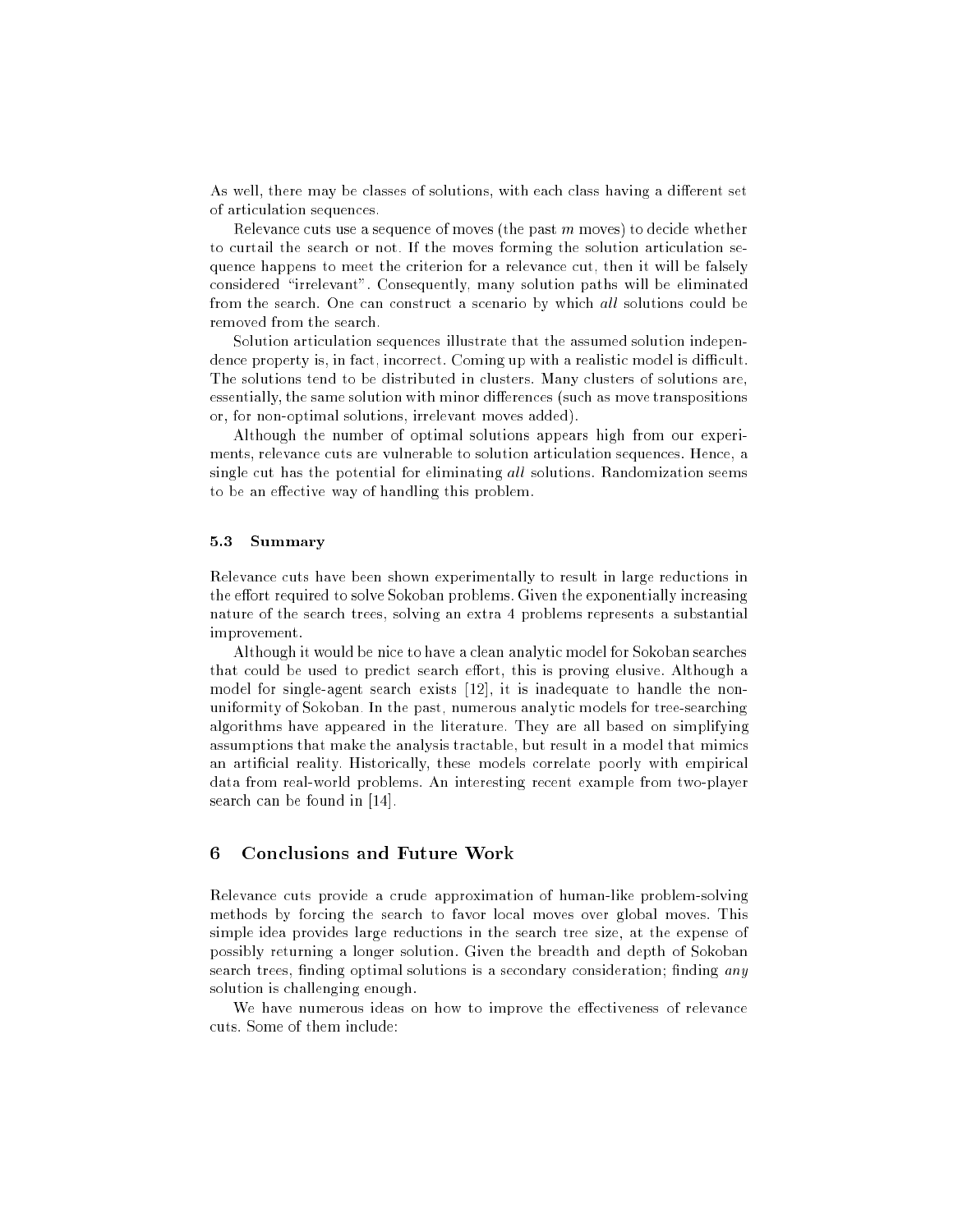- ${\bf -}$  Use different distances depending on *crowding*. If many stones are crowding an area, it is likely that the relevant area is larger than it would be with fewer stones blocking each other. Dynamic influence measures should be better than static approaches.
- There are several parameters used in the relevance cuts. The setting of those is already dependent on properties of the maze. These parameters are critical for the performance of the cuts and are also largely responsible for increased solution lengths. More research on these details is needed to fully exploit the possibilities relevance cuts are offering.
- ${\bf -}$  Using the analogy from Section 1, one could characterize Rolling Stone as "painting" locally but not yet painting in an "object oriented" way. If a flower and the bear are close, painting both at the same time is very likely. Better methods are needed to further understand subgoals, rather than localizing by area.

Although relevance cuts introduce non-optimality, this is not an issue. Once humans solve a Sokoban problem, they have two choices: move on to another problem (they are satised with the result), or try and re-solve the same problem to get a better solution. Rolling Stone could try something similar. Having solved the problem once, if we want a better solution, we can reduce the probability of introducing non-optimality in the search by decreasing the aggressiveness of the relevance cuts. This will make the searches larger but, on the other hand, the last iteration does not have to be searched, since a solution for that threshold was already found.

Relevance cuts are yet another way to signicantly prune Sokoban search trees. We have no shortage of promising ideas, each of which potentially offers another order of magnitude reduction in the search tree size. Although this sounds impressive, our experience suggests that each factor of 10 improvement seems to only yield another 4 or 5 problems being solved. At this rate, we will have to do a lot of research if we want to successfully solve all 90 problems!

# Acknowledgements

This research has been supported by the Killam Foundation and the Natural Sciences and Engineering Research Council of Canada (NSERC). Computational resources were provided by the Multimedia Advanced Computational Infrastructure initiative (MACI).

# References

- 1. J. Culberson. Sokoban is PSPACE-complete. Technical Report TR97-02, Department of Computing Science, University of Alberta, Edmonton, Alberta, Canada, 1997. ftp.cs.ualberta.ca/pub/TechReports/1997/TR97-02.
- 2. J. Culberson and J. Schaeffer. Searching with pattern databases. In G. McCalla, editor,  $A T96$  Advances in Artificial Intelligence, pages  $402-416$ . Springer-Verlag, 1996